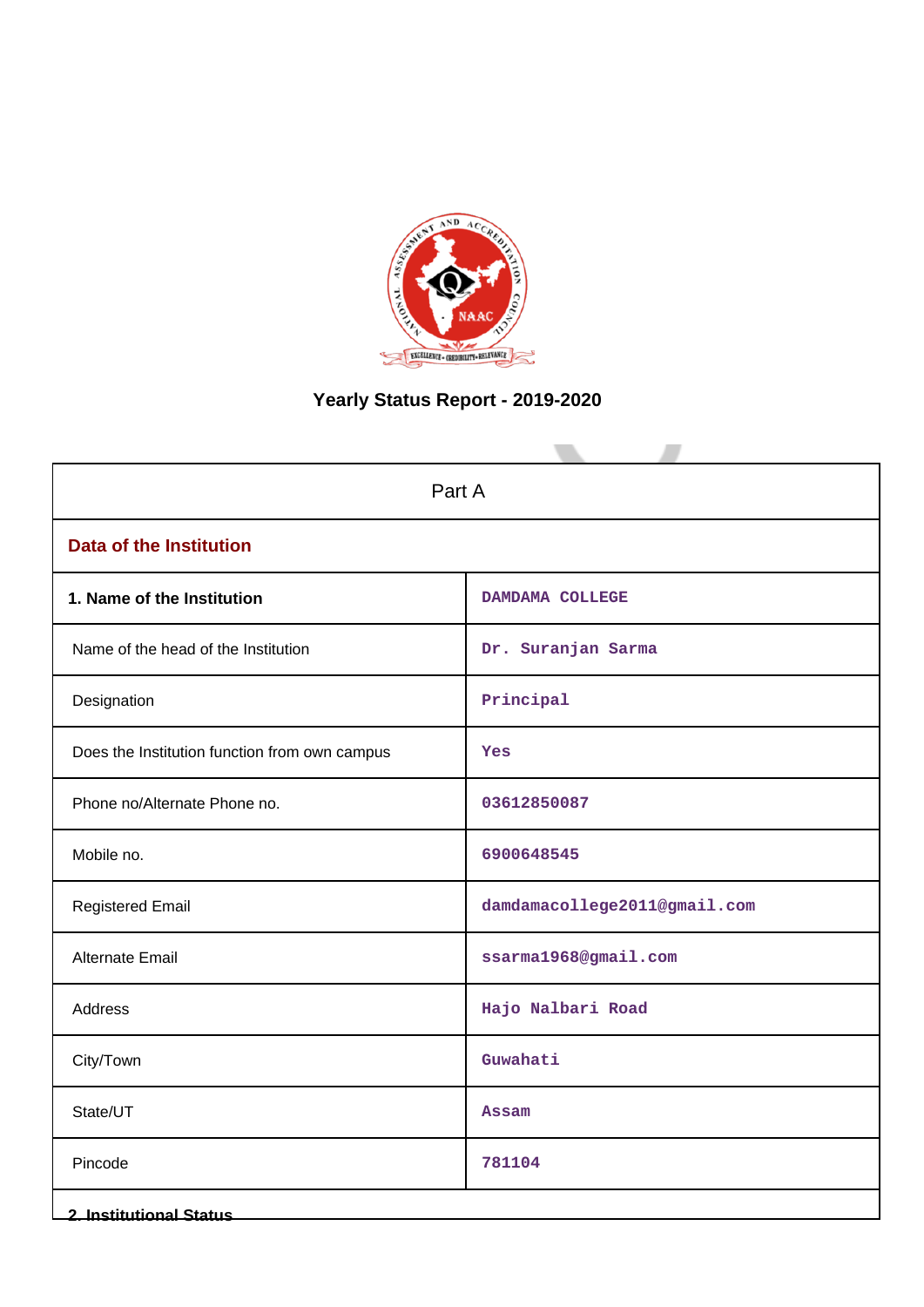| Affiliated / Constituent               | Affiliated                   |
|----------------------------------------|------------------------------|
| Type of Institution                    | Co-education                 |
| Location                               | Rural                        |
| <b>Financial Status</b>                | state                        |
| Name of the IQAC co-ordinator/Director | Dr. Saurav Sengupta          |
| Phone no/Alternate Phone no.           | 03612850087                  |
| Mobile no.                             | 9867396476                   |
| <b>Registered Email</b>                | iqac78@gmail.com             |
| Alternate Email                        | damdamacollege2011@gmail.com |
| 3. Website Address                     |                              |

| Web-link of the AQAR: (Previous Academic Year)                           | http://damdamacollege.edu.in/wp-cont<br>ent/uploads/2021/08/AOAR-2018-2019-SUBM<br>ITTED.pdf     |
|--------------------------------------------------------------------------|--------------------------------------------------------------------------------------------------|
| 4. Whether Academic Calendar prepared during<br>the year                 | Yes                                                                                              |
| if yes, whether it is uploaded in the institutional website:<br>Weblink: | https://damdamacollege.edu.in/wp-conten<br>t/uploads/2021/08/Academic-<br>Calendar-2019-2020.pdf |

## **5. Accrediation Details**

| Cycle | Grade | CGPA  | Year of      | Validity    |                   |
|-------|-------|-------|--------------|-------------|-------------------|
|       |       |       | Accrediation | Period From | Period To         |
|       |       | 73.95 | 2006         | 21-May-2006 | $21 - May - 2011$ |

# **6. Date of Establishment of IQAC** 10-Feb-2016

# **7. Internal Quality Assurance System**

| Quality initiatives by IQAC during the year for promoting quality culture |                                       |    |  |  |
|---------------------------------------------------------------------------|---------------------------------------|----|--|--|
| Item / Title of the quality initiative by<br><b>IQAC</b>                  | Number of participants/ beneficiaries |    |  |  |
| Regular Meeting of the                                                    | $10 - Dec - 2019$                     | 20 |  |  |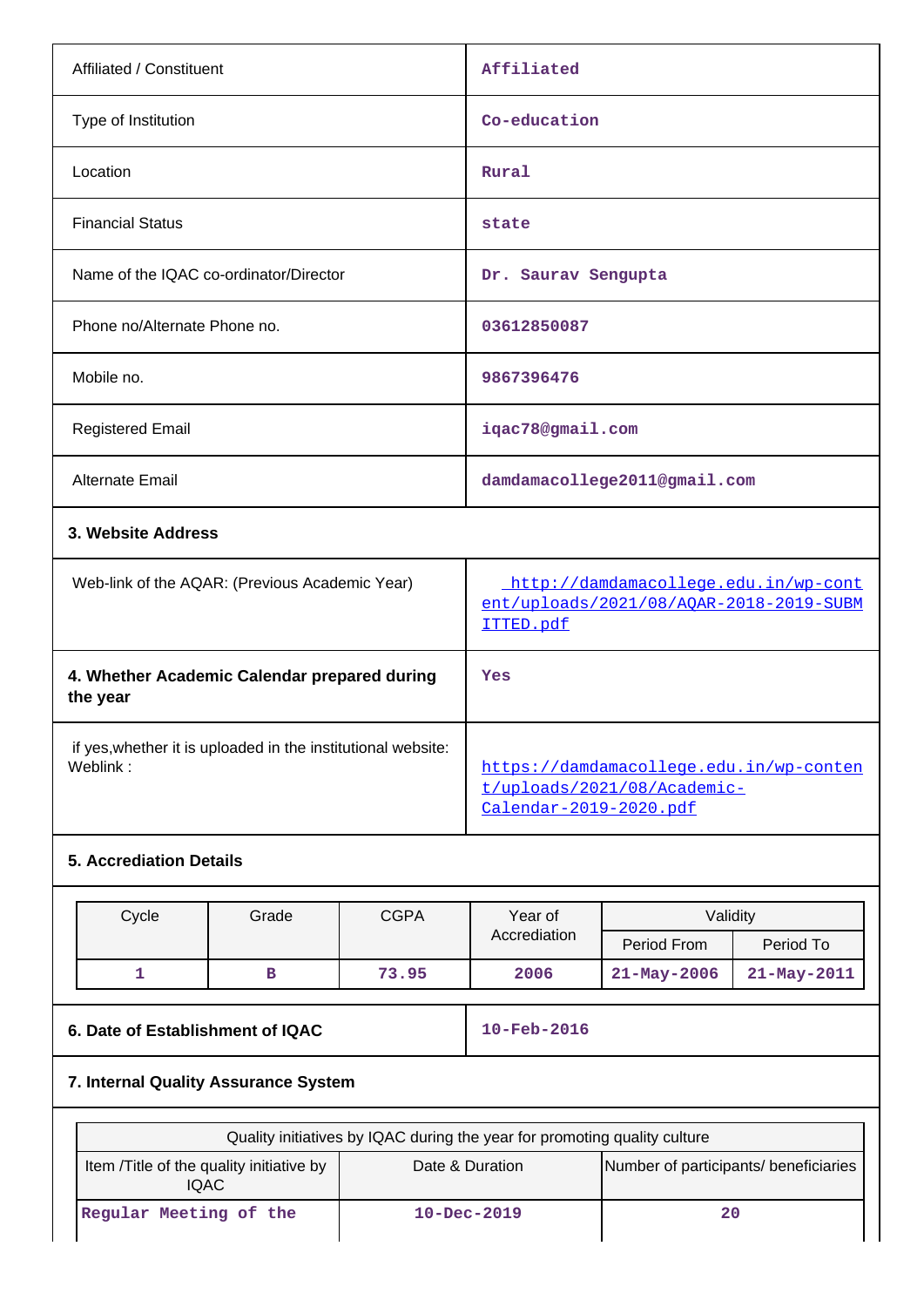| <b>IQAC</b>                                                |                   |    |  |  |
|------------------------------------------------------------|-------------------|----|--|--|
| Regular Meeting of the<br><b>IQAC</b>                      | $21 - Nov - 2019$ | 15 |  |  |
| Regular Meeting of the<br><b>IOAC</b>                      | $22 - Aug - 2019$ | 21 |  |  |
| Regular Meeting of the<br>$03 - Aug - 2019$<br><b>IOAC</b> |                   | 21 |  |  |
| View File                                                  |                   |    |  |  |

## **8. Provide the list of funds by Central/ State Government- UGC/CSIR/DST/DBT/ICMR/TEQIP/World Bank/CPE of UGC etc.**

|                                                       | Institution/Departmen<br>t/Faculty                                                                                 | Scheme |           | <b>Funding Agency</b> | Year of award with<br>duration | Amount      |  |
|-------------------------------------------------------|--------------------------------------------------------------------------------------------------------------------|--------|-----------|-----------------------|--------------------------------|-------------|--|
|                                                       | Not applicable                                                                                                     | Nil    |           | Nil                   | 2020<br>$\mathbf 0$            | $\mathbf 0$ |  |
|                                                       |                                                                                                                    |        | View File |                       |                                |             |  |
|                                                       | 9. Whether composition of IQAC as per latest<br><b>NAAC guidelines:</b>                                            |        |           | Yes                   |                                |             |  |
| Upload latest notification of formation of IQAC       |                                                                                                                    |        | View File |                       |                                |             |  |
| 10. Number of IQAC meetings held during the<br>year : |                                                                                                                    | 8      |           |                       |                                |             |  |
|                                                       | The minutes of IQAC meeting and compliances to the<br>decisions have been uploaded on the institutional<br>website |        |           | Yes                   |                                |             |  |
|                                                       | Upload the minutes of meeting and action taken report                                                              |        |           | View File             |                                |             |  |
|                                                       | 11. Whether IQAC received funding from any of<br>the funding agency to support its activities<br>during the year?  |        |           | <b>No</b>             |                                |             |  |

#### **12. Significant contributions made by IQAC during the current year(maximum five bullets)**

**• To cultivate the habit of reading among the students, the IQAC formed a 'Book Club,' and successfully held its first open discussion entitled 'Dalichar Mel,' where students and faculties actively participated and discussed about books they recently read. • To encourage and maintain an academic atmosphere of the college, the IQAC organized various lecture programs and seminars. • Workshop for Students on employment enhancement techniques etc. • Under the initiative of the 'Study Circle,' the inaugural copy of online magazine' Anushilon,' was issued. • Organize open book examinations. • Conceptualized Journals with eissn on social issues.**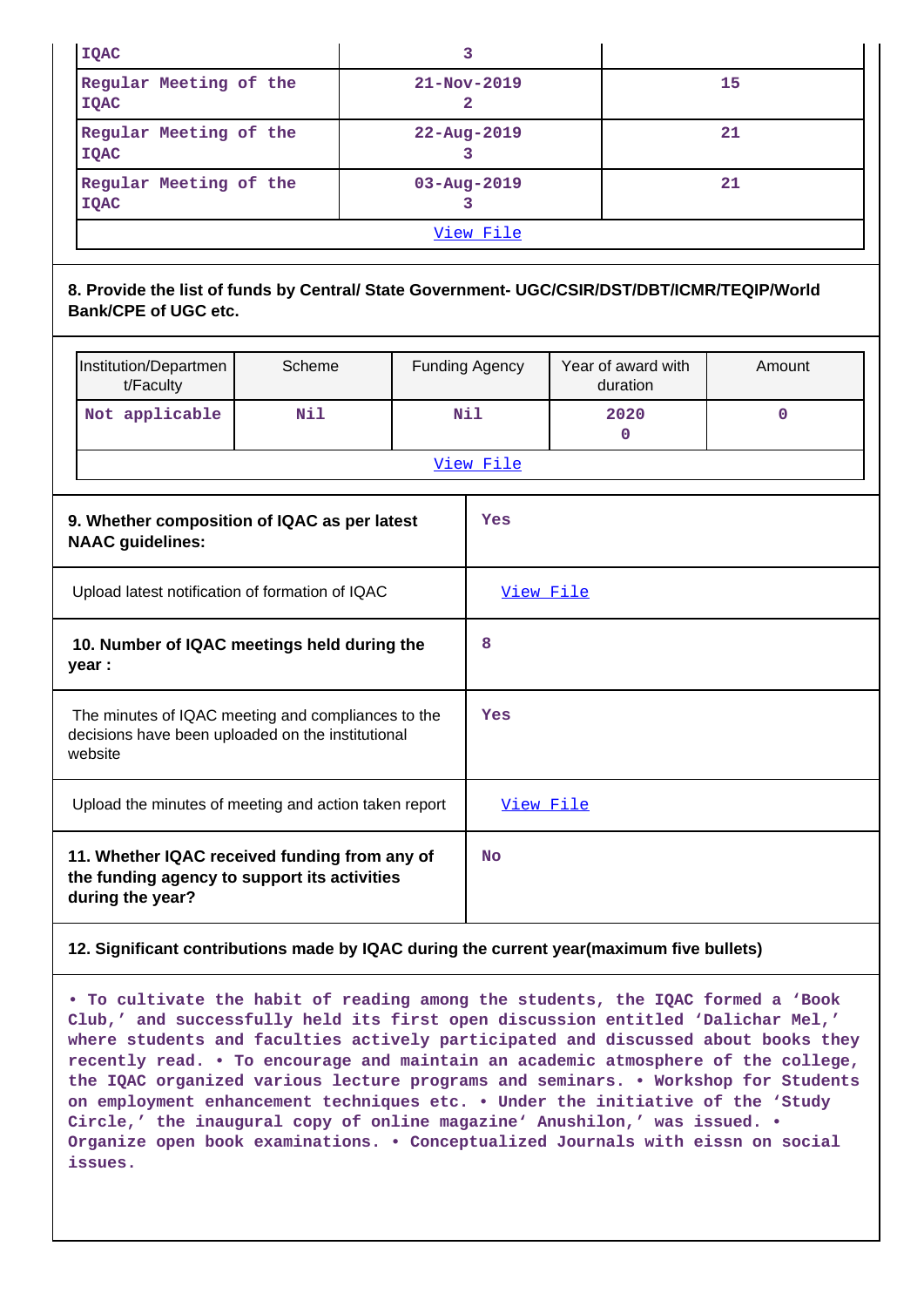### [View File](https://assessmentonline.naac.gov.in/public/Postacc/Contribution/13235_Contribution.xlsx)

#### **13. Plan of action chalked out by the IQAC in the beginning of the academic year towards Quality Enhancement and outcome achieved by the end of the academic year**

| Plan of Action                                                                            | Achivements/Outcomes                                                                                                                                                                                                                                                                                                                                                                                                |
|-------------------------------------------------------------------------------------------|---------------------------------------------------------------------------------------------------------------------------------------------------------------------------------------------------------------------------------------------------------------------------------------------------------------------------------------------------------------------------------------------------------------------|
| Soft Skills and Personality Development Mr. Anjan Choudhury, Director Indian<br>Workshops | Skills Academy delivered a lecture for<br>students on Employment Enhancement<br>Techniques. Around forty students<br>participated. Damdama College<br>participated in the YuvaArohan Pilot<br>Project 2020' under the government of<br>Assam.                                                                                                                                                                       |
| Financial Audit                                                                           | Steps for auditing the accounts of<br>funds for last ten years have been<br>taken. Already local audit of<br>government funds has been initiated                                                                                                                                                                                                                                                                    |
| Office Automation                                                                         | To promote a culture of 'paperless<br>office'in the light of Government of<br>India's 'Digital India'campaign, funds<br>were earmarked for computer software<br>for handling student's admission data<br>and data related to examinations.                                                                                                                                                                          |
| Upgradation of playfield                                                                  | The Directorate of Sports & Youth<br>Welfare, under its Mega Mission Society<br>(MMS) project under the 'Chief Minister<br>Samagra Gramya Unnayan Yojana,<br>sanctioned a grant of Rs 20.00 lacs for<br>up gradation of Playfield of Damdama<br>College. The playground would be<br>developed as per guidelines.                                                                                                    |
| Faculty Development Programs (FDP)                                                        | A one -week Faculty Development Program<br>on 'Use of ICT Tools for classroom<br>Teaching' was organized by the<br>Electronic & ICT Academy, IIT, Guwahati<br>in association with Myntra Associates<br>and was held at Damdama College from<br>14th to 19th October, 2019. A total of<br>29 faculties from various colleges in<br>Assam participated in the said program.                                           |
| Initiative to fill up vacant posts of<br>Assistant Professors                             | Following the Roster Register, the<br>vacant posts of Assistant Professors<br>were reserved for UR(PwD), ST(H),<br>OBC/MOBC and for ST(P) categories. The<br>selection was done observing proper<br>guideline forwarded byhth DHE, Assam.<br>The candidates who topped the merit<br>list of the selection procedure were<br>recruited to the posts of Assistant<br>Professors for the departments of the<br>college |
| Preparation of Roster Register                                                            | The College prepared the Roster                                                                                                                                                                                                                                                                                                                                                                                     |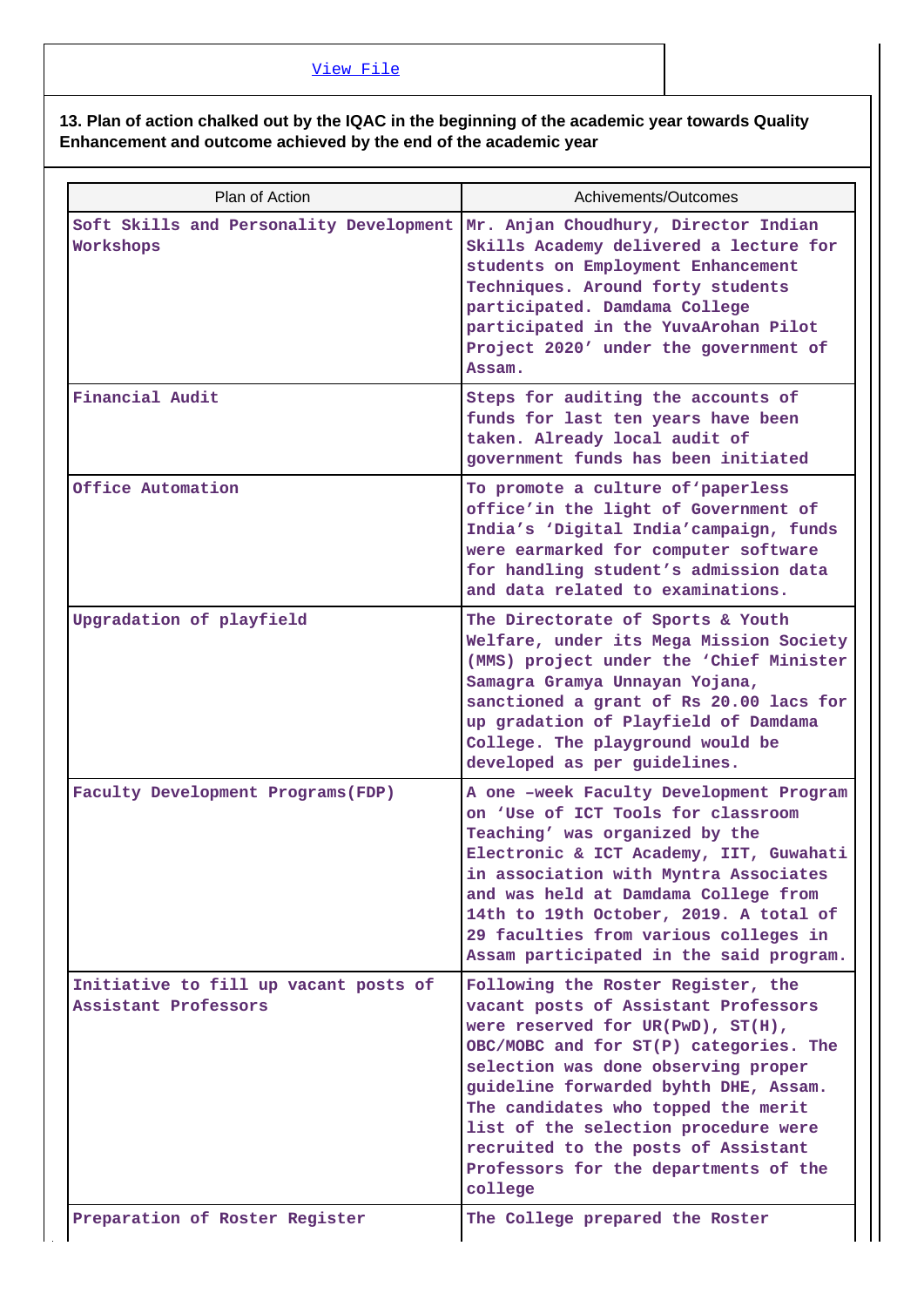| Government of Assam |  | Professors (2) Senior Assistant/UDA (3)<br>Junior Assistant/Library Assistant and<br>(iv) Grade IV/ Laboratory Beared. The<br>Roster Register was approved from the<br>Director of Higher Education, |
|---------------------|--|------------------------------------------------------------------------------------------------------------------------------------------------------------------------------------------------------|
|---------------------|--|------------------------------------------------------------------------------------------------------------------------------------------------------------------------------------------------------|

[View File](https://assessmentonline.naac.gov.in/public/Postacc/Quality/13235_Quality.xlsx)

**14. Whether AQAR was placed before statutory body ?**

**Yes**

| Name of Statutory Body<br>Governing Body                                                                             | <b>Meeting Date</b><br>$06 - May - 2020$                                                                                                                                                                                                                                                                          |
|----------------------------------------------------------------------------------------------------------------------|-------------------------------------------------------------------------------------------------------------------------------------------------------------------------------------------------------------------------------------------------------------------------------------------------------------------|
| 15. Whether NAAC/or any other accredited<br>body(s) visited IQAC or interacted with it to<br>assess the functioning? | <b>No</b>                                                                                                                                                                                                                                                                                                         |
| 16. Whether institutional data submitted to<br><b>AISHE:</b>                                                         | Yes                                                                                                                                                                                                                                                                                                               |
| Year of Submission                                                                                                   | 2019                                                                                                                                                                                                                                                                                                              |
| Date of Submission                                                                                                   | $02 - Jan - 2019$                                                                                                                                                                                                                                                                                                 |
| 17. Does the Institution have Management<br><b>Information System?</b>                                               | Yes                                                                                                                                                                                                                                                                                                               |
| If yes, give a brief descripiton and a list of modules<br>currently operational (maximum 500 words)                  | The College has a Management<br>Information System (MIS) and this<br>comprises of the following modules.1.<br>FIN Assam, with the following features<br>Salary Disbursement. 2) Salary<br>Statement 3) Library management<br>software . SOUL 2.0: Book Issue and<br>Return . INFLIBNETNLIST<br>(EBooks/EJournals) |

**Part B** 

## **CRITERION I – CURRICULAR ASPECTS**

#### **1.1 – Curriculum Planning and Implementation**

 1.1.1 – Institution has the mechanism for well planned curriculum delivery and documentation. Explain in 500 words

 **The University of Gauhati, Assam designs and conceptualizes various curriculum aspects to be implemented in the classroom. The colleges are directed to implement the same keeping in mind the strengths and weakness of respective institutions. To ensure a proper delivery mechanism of the curriculum, Damdama College continuously upgrades its infrastructure. Other than conventional**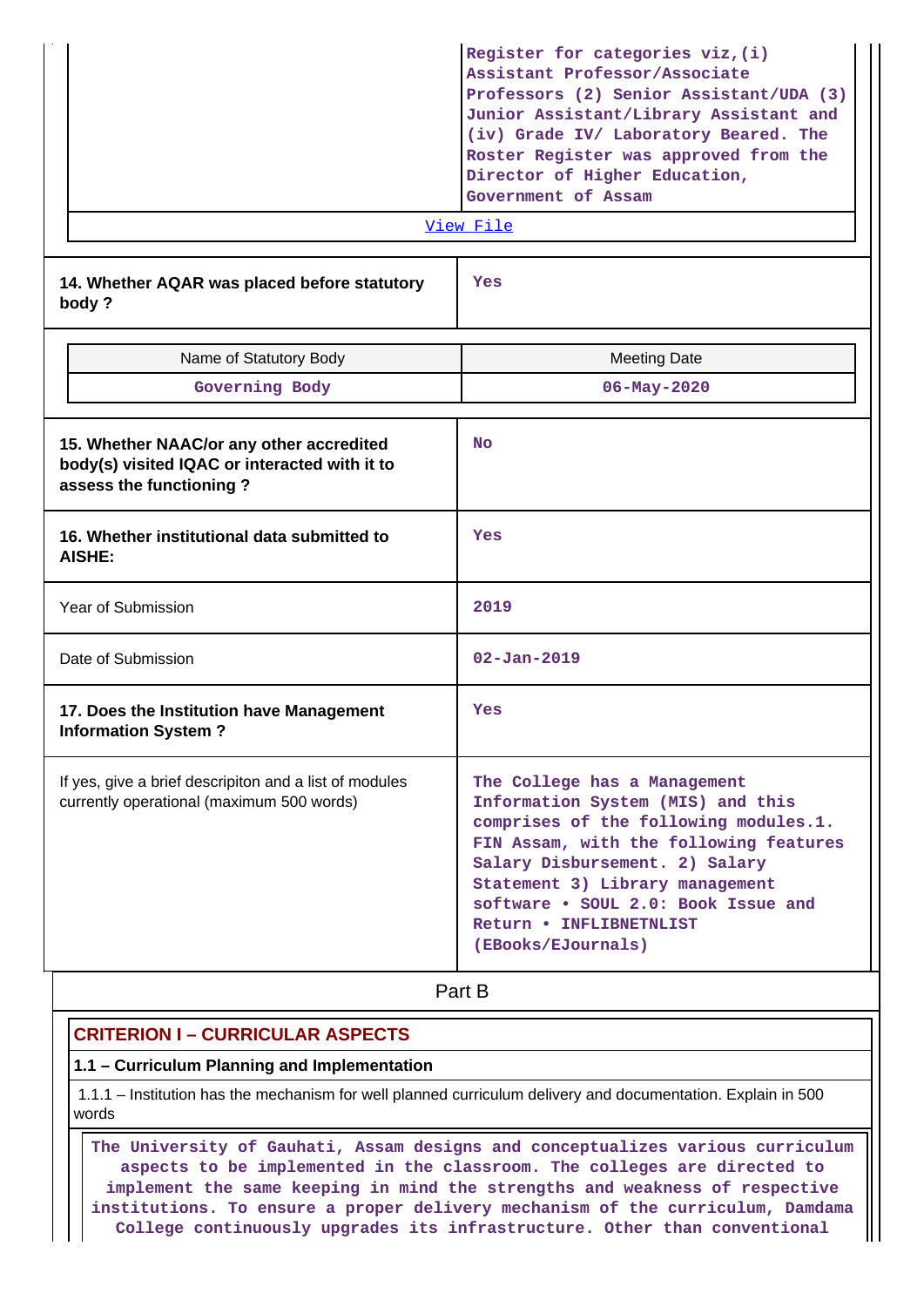**classrooms, that uses the chalk and duster method, the college has introduced ICT in delivery of academic lectures. Emphasis is laid on providing students with required study materials using the internet. Much of the required materials are also culled from the well-stocked library of the institution. The College has an Academic Committee, comprising of the HOD's to look after curriculum requirements. The IQAC of the College in conjunction with the Academic Committee, guides departments on the necessary tools required to implement the curriculum. To achieve better students output in examinations, faculties evaluate students periodically through written tests and oral presentations/assignments and projects. Group discussions among students enable learners understand each other's weakness and strengths. Mentoring is also provided to students**

|                                                                                                                                                                          | 1.1.2 - Certificate/ Diploma Courses introduced during the academic year |                    |                                                                 |                             |  |  |  |
|--------------------------------------------------------------------------------------------------------------------------------------------------------------------------|--------------------------------------------------------------------------|--------------------|-----------------------------------------------------------------|-----------------------------|--|--|--|
| Certificate<br>Diploma Courses                                                                                                                                           | Dates of<br>Introduction                                                 | Duration           | Focus on employ<br>ability/entreprene<br>urship                 | <b>Skill</b><br>Development |  |  |  |
| <b>NA</b><br><b>NA</b>                                                                                                                                                   | Nil                                                                      | 0                  | $\mathbf 0$                                                     | 0                           |  |  |  |
| 1.2 - Academic Flexibility                                                                                                                                               |                                                                          |                    |                                                                 |                             |  |  |  |
| 1.2.1 - New programmes/courses introduced during the academic year                                                                                                       |                                                                          |                    |                                                                 |                             |  |  |  |
| Programme/Course                                                                                                                                                         | Programme Specialization                                                 |                    | Dates of Introduction                                           |                             |  |  |  |
| <b>Nill</b>                                                                                                                                                              |                                                                          | NI1                |                                                                 | Nill                        |  |  |  |
|                                                                                                                                                                          |                                                                          | View File          |                                                                 |                             |  |  |  |
| 1.2.2 - Programmes in which Choice Based Credit System (CBCS)/Elective course system implemented at the<br>affiliated Colleges (if applicable) during the academic year. |                                                                          |                    |                                                                 |                             |  |  |  |
| Name of programmes adopting<br><b>CBCS</b>                                                                                                                               | Programme Specialization                                                 |                    | Date of implementation of<br><b>CBCS/Elective Course System</b> |                             |  |  |  |
| <b>BA</b>                                                                                                                                                                | Education, Economics,<br>History, Political<br>Science                   | Assamese, English, | 01/07/2019                                                      |                             |  |  |  |
| 1.2.3 - Students enrolled in Certificate/ Diploma Courses introduced during the year                                                                                     |                                                                          |                    |                                                                 |                             |  |  |  |
| Certificate<br>Diploma Course                                                                                                                                            |                                                                          |                    |                                                                 |                             |  |  |  |
| <b>Number of Students</b><br>0<br>ი                                                                                                                                      |                                                                          |                    |                                                                 |                             |  |  |  |
| 1.3 - Curriculum Enrichment                                                                                                                                              |                                                                          |                    |                                                                 |                             |  |  |  |
| 1.3.1 – Value-added courses imparting transferable and life skills offered during the year                                                                               |                                                                          |                    |                                                                 |                             |  |  |  |
| <b>Value Added Courses</b>                                                                                                                                               | Date of Introduction                                                     |                    | Number of Students Enrolled                                     |                             |  |  |  |
| Nil                                                                                                                                                                      |                                                                          | Nill               |                                                                 | O                           |  |  |  |
|                                                                                                                                                                          |                                                                          | View File          |                                                                 |                             |  |  |  |
| 1.3.2 - Field Projects / Internships under taken during the year                                                                                                         |                                                                          |                    |                                                                 |                             |  |  |  |
| Project/Programme Title                                                                                                                                                  | Programme Specialization                                                 |                    | No. of students enrolled for Field<br>Projects / Internships    |                             |  |  |  |
| <b>BA</b>                                                                                                                                                                | Education Department at<br>K.K. Handique Library                         | Library visit by   |                                                                 | 25                          |  |  |  |
| <b>BA</b>                                                                                                                                                                | 32<br>Field Trip for project<br>paper in Assamese                        |                    |                                                                 |                             |  |  |  |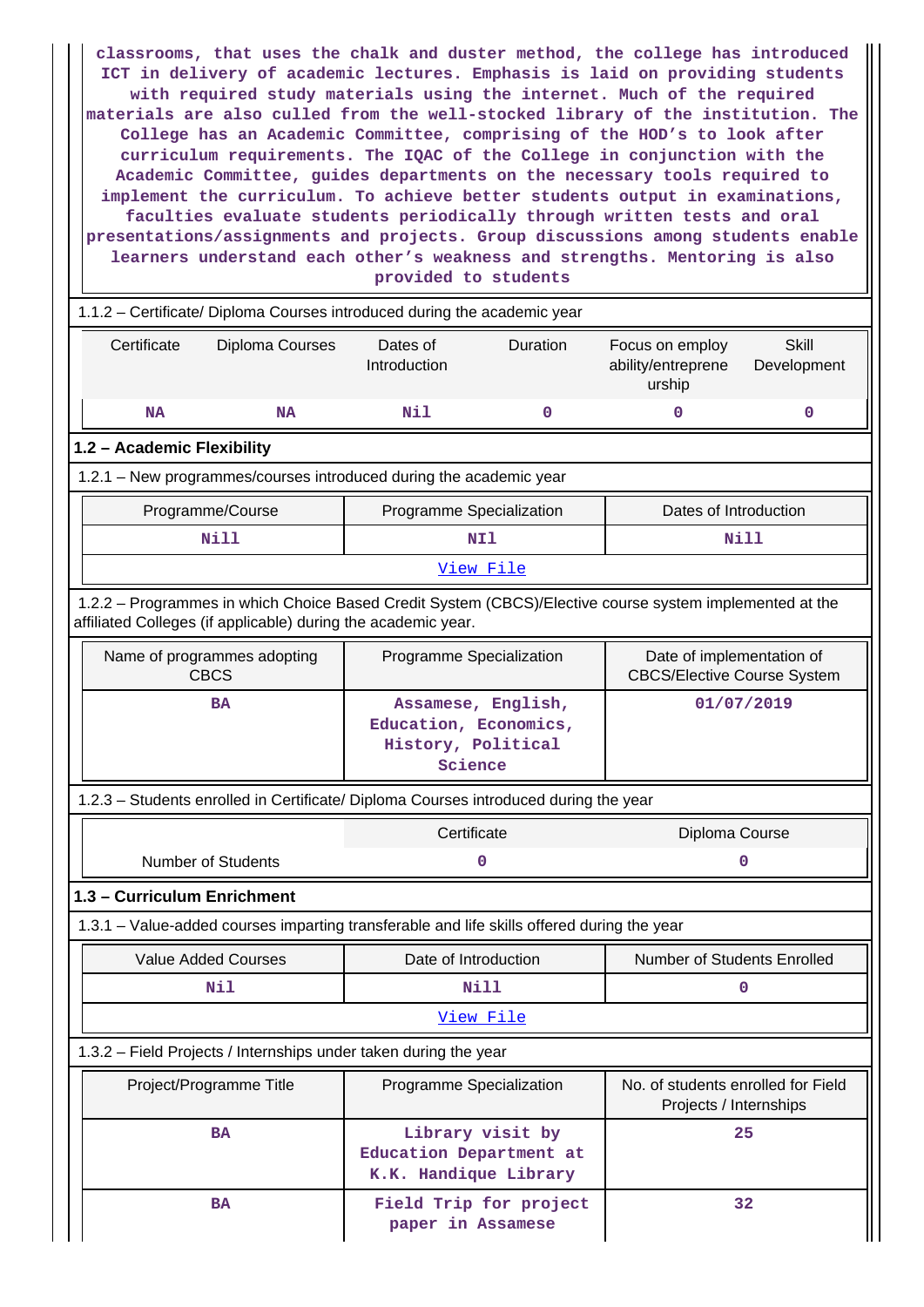| Department at Hajo and<br>Sualkuchi                                                                                                                                                                                                                                                                                                                                                                                                                                |                                                                                                                                                                                                                                                                                                                                       |                                                                 |                  |  |                                   |                          |  |
|--------------------------------------------------------------------------------------------------------------------------------------------------------------------------------------------------------------------------------------------------------------------------------------------------------------------------------------------------------------------------------------------------------------------------------------------------------------------|---------------------------------------------------------------------------------------------------------------------------------------------------------------------------------------------------------------------------------------------------------------------------------------------------------------------------------------|-----------------------------------------------------------------|------------------|--|-----------------------------------|--------------------------|--|
| <b>BA</b>                                                                                                                                                                                                                                                                                                                                                                                                                                                          |                                                                                                                                                                                                                                                                                                                                       | Excursion at Puri,<br>Odisha                                    |                  |  |                                   | 10                       |  |
| <b>BA</b>                                                                                                                                                                                                                                                                                                                                                                                                                                                          |                                                                                                                                                                                                                                                                                                                                       | Educational Tour:<br>History Department at<br>Sivasagar         |                  |  |                                   | 28                       |  |
| <b>BA</b>                                                                                                                                                                                                                                                                                                                                                                                                                                                          |                                                                                                                                                                                                                                                                                                                                       | Educational Tour:<br>History Department at<br>Hajo Panchatirtha |                  |  |                                   | 16                       |  |
|                                                                                                                                                                                                                                                                                                                                                                                                                                                                    |                                                                                                                                                                                                                                                                                                                                       |                                                                 | <u>View File</u> |  |                                   |                          |  |
| 1.4 - Feedback System                                                                                                                                                                                                                                                                                                                                                                                                                                              |                                                                                                                                                                                                                                                                                                                                       |                                                                 |                  |  |                                   |                          |  |
| 1.4.1 - Whether structured feedback received from all the stakeholders.                                                                                                                                                                                                                                                                                                                                                                                            |                                                                                                                                                                                                                                                                                                                                       |                                                                 |                  |  |                                   |                          |  |
| <b>Students</b><br>Yes                                                                                                                                                                                                                                                                                                                                                                                                                                             |                                                                                                                                                                                                                                                                                                                                       |                                                                 |                  |  |                                   |                          |  |
| <b>Teachers</b>                                                                                                                                                                                                                                                                                                                                                                                                                                                    |                                                                                                                                                                                                                                                                                                                                       |                                                                 |                  |  | No                                |                          |  |
| <b>Employers</b>                                                                                                                                                                                                                                                                                                                                                                                                                                                   |                                                                                                                                                                                                                                                                                                                                       |                                                                 |                  |  | No.                               |                          |  |
| Alumni                                                                                                                                                                                                                                                                                                                                                                                                                                                             |                                                                                                                                                                                                                                                                                                                                       |                                                                 |                  |  | No                                |                          |  |
| Parents                                                                                                                                                                                                                                                                                                                                                                                                                                                            |                                                                                                                                                                                                                                                                                                                                       |                                                                 |                  |  | No.                               |                          |  |
| 1.4.2 – How the feedback obtained is being analyzed and utilized for overall development of the institution?<br>(maximum 500 words)                                                                                                                                                                                                                                                                                                                                |                                                                                                                                                                                                                                                                                                                                       |                                                                 |                  |  |                                   |                          |  |
| <b>Feedback Obtained</b>                                                                                                                                                                                                                                                                                                                                                                                                                                           |                                                                                                                                                                                                                                                                                                                                       |                                                                 |                  |  |                                   |                          |  |
| teaching, learning environment etc, which are then placed before the Damdama<br>College Teacher's Unit, the IQAC and finally before the governing body of the<br>College for discussion. Corrective steps are taken to address the issues<br>raised. For the current year, more than five hundred students were asked to<br>give their online feedback, which was then paced before the Teachers Unit, the<br>Academic Committee and finally the GB of the College |                                                                                                                                                                                                                                                                                                                                       |                                                                 |                  |  |                                   |                          |  |
| <b>CRITERION II - TEACHING- LEARNING AND EVALUATION</b>                                                                                                                                                                                                                                                                                                                                                                                                            |                                                                                                                                                                                                                                                                                                                                       |                                                                 |                  |  |                                   |                          |  |
| 2.1 - Student Enrolment and Profile                                                                                                                                                                                                                                                                                                                                                                                                                                |                                                                                                                                                                                                                                                                                                                                       |                                                                 |                  |  |                                   |                          |  |
| $2.1.1 -$ Demand Ratio during the year                                                                                                                                                                                                                                                                                                                                                                                                                             |                                                                                                                                                                                                                                                                                                                                       |                                                                 |                  |  |                                   |                          |  |
| Name of the<br>Programme                                                                                                                                                                                                                                                                                                                                                                                                                                           | Programme<br>Specialization                                                                                                                                                                                                                                                                                                           | Number of seats<br>available                                    |                  |  | Number of<br>Application received | <b>Students Enrolled</b> |  |
| <b>BA</b>                                                                                                                                                                                                                                                                                                                                                                                                                                                          | Assamese,<br>English,<br>Education,<br>Economics,<br>History and<br>Political<br>Science                                                                                                                                                                                                                                              | 353                                                             |                  |  | 353                               | 353                      |  |
|                                                                                                                                                                                                                                                                                                                                                                                                                                                                    |                                                                                                                                                                                                                                                                                                                                       |                                                                 | View File        |  |                                   |                          |  |
| 2.2 - Catering to Student Diversity                                                                                                                                                                                                                                                                                                                                                                                                                                |                                                                                                                                                                                                                                                                                                                                       |                                                                 |                  |  |                                   |                          |  |
| 2.2.1 - Student - Full time teacher ratio (current year data)                                                                                                                                                                                                                                                                                                                                                                                                      |                                                                                                                                                                                                                                                                                                                                       |                                                                 |                  |  |                                   |                          |  |
| Year                                                                                                                                                                                                                                                                                                                                                                                                                                                               | Number of<br>Number of<br>Number of<br>Number of<br>Number of<br>students enrolled<br>students enrolled<br>fulltime teachers<br>fulltime teachers<br>teachers<br>teaching both UG<br>in the institution<br>in the institution<br>available in the<br>available in the<br>and PG courses<br>(UG)<br>(PG)<br>institution<br>institution |                                                                 |                  |  |                                   |                          |  |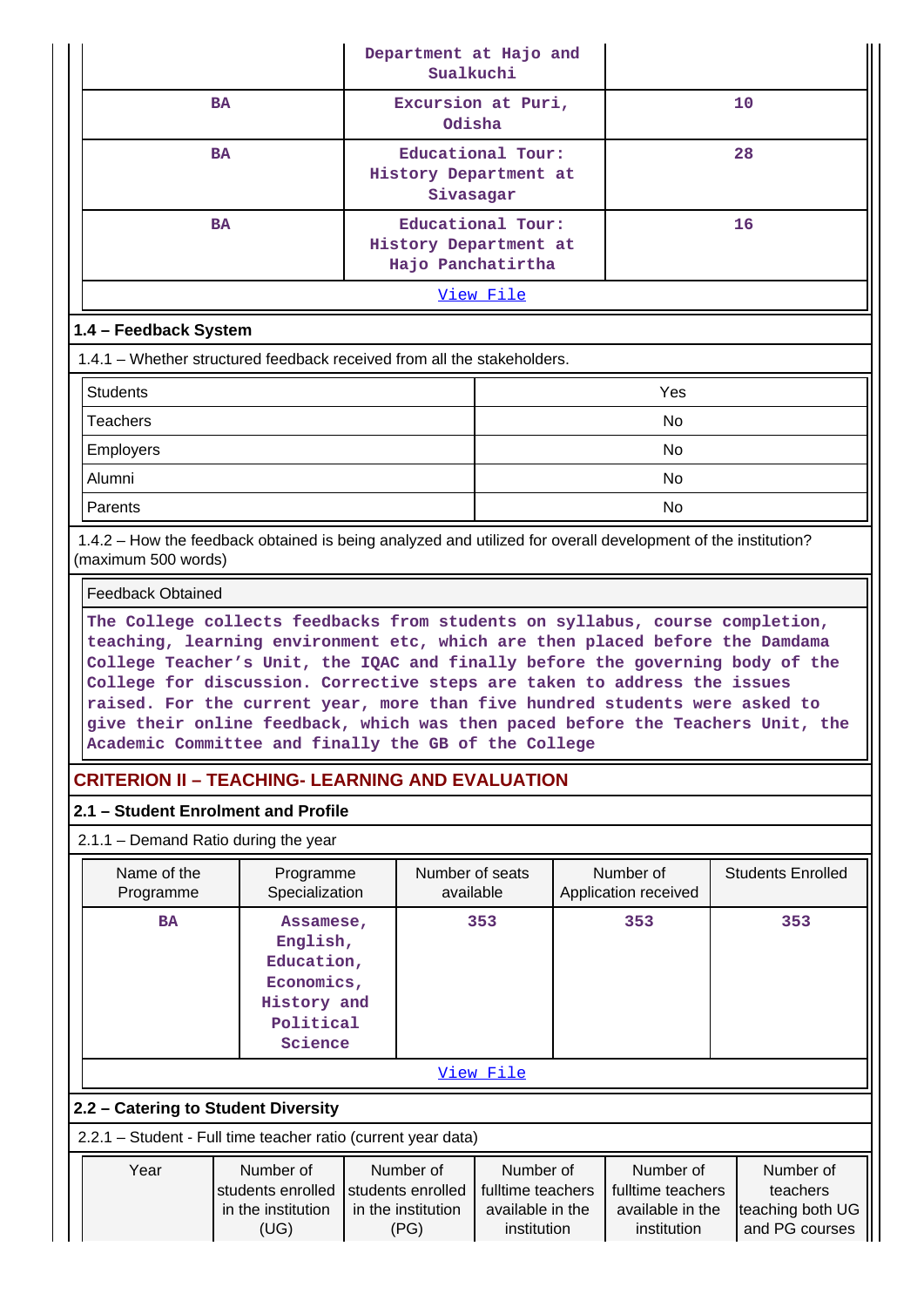|                                                                                                                                                                                                                                                                                                                                                                                                                                                                                                                                                                                                                                                                                                                                                                                                                                                                                                                                                                       |                                                           |                         |                     |                                                                                     | teaching only UG   teaching only PG<br>courses                 |             | courses                                     |                                                                                 |                                                                                                                     |  |
|-----------------------------------------------------------------------------------------------------------------------------------------------------------------------------------------------------------------------------------------------------------------------------------------------------------------------------------------------------------------------------------------------------------------------------------------------------------------------------------------------------------------------------------------------------------------------------------------------------------------------------------------------------------------------------------------------------------------------------------------------------------------------------------------------------------------------------------------------------------------------------------------------------------------------------------------------------------------------|-----------------------------------------------------------|-------------------------|---------------------|-------------------------------------------------------------------------------------|----------------------------------------------------------------|-------------|---------------------------------------------|---------------------------------------------------------------------------------|---------------------------------------------------------------------------------------------------------------------|--|
| 2019                                                                                                                                                                                                                                                                                                                                                                                                                                                                                                                                                                                                                                                                                                                                                                                                                                                                                                                                                                  |                                                           | 797                     |                     | $\mathbf 0$                                                                         | 20                                                             |             |                                             | $\mathbf{0}$                                                                    | $\mathbf 0$                                                                                                         |  |
| 2.3 - Teaching - Learning Process                                                                                                                                                                                                                                                                                                                                                                                                                                                                                                                                                                                                                                                                                                                                                                                                                                                                                                                                     |                                                           |                         |                     |                                                                                     |                                                                |             |                                             |                                                                                 |                                                                                                                     |  |
| 2.3.1 – Percentage of teachers using ICT for effective teaching with Learning Management Systems (LMS), E-<br>learning resources etc. (current year data)                                                                                                                                                                                                                                                                                                                                                                                                                                                                                                                                                                                                                                                                                                                                                                                                             |                                                           |                         |                     |                                                                                     |                                                                |             |                                             |                                                                                 |                                                                                                                     |  |
| Number of<br><b>Teachers on Roll</b>                                                                                                                                                                                                                                                                                                                                                                                                                                                                                                                                                                                                                                                                                                                                                                                                                                                                                                                                  | Number of<br>teachers using<br>ICT (LMS, e-<br>Resources) |                         |                     | <b>ICT Tools and</b><br>resources<br>available                                      | Number of ICT<br>enabled<br>Classrooms                         |             | Numberof smart<br>classrooms                |                                                                                 | E-resources and<br>techniques used                                                                                  |  |
| 20                                                                                                                                                                                                                                                                                                                                                                                                                                                                                                                                                                                                                                                                                                                                                                                                                                                                                                                                                                    |                                                           | 5                       |                     | $\overline{\mathbf{2}}$                                                             | $\overline{\mathbf{2}}$                                        |             |                                             | $\overline{\mathbf{2}}$                                                         | $\overline{\mathbf{2}}$                                                                                             |  |
|                                                                                                                                                                                                                                                                                                                                                                                                                                                                                                                                                                                                                                                                                                                                                                                                                                                                                                                                                                       |                                                           |                         |                     | View File of ICT Tools and resources                                                |                                                                |             |                                             |                                                                                 |                                                                                                                     |  |
|                                                                                                                                                                                                                                                                                                                                                                                                                                                                                                                                                                                                                                                                                                                                                                                                                                                                                                                                                                       |                                                           |                         |                     | View File of E-resources and techniques used                                        |                                                                |             |                                             |                                                                                 |                                                                                                                     |  |
| 2.3.2 - Students mentoring system available in the institution? Give details. (maximum 500 words)                                                                                                                                                                                                                                                                                                                                                                                                                                                                                                                                                                                                                                                                                                                                                                                                                                                                     |                                                           |                         |                     |                                                                                     |                                                                |             |                                             |                                                                                 |                                                                                                                     |  |
| The College assigns mentors for students enrolled in various courses. Mentors are assigned after consultation<br>between the Head of Departments, the Academic Committee and the IQAC. The names of mentors are placed<br>before the Principal for final approval. Mentors guide students on project submissions, paper presentations and<br>field reports. Documents submitted by students are then analyzed by mentors and scores submitted to the HOD<br>for review. During 2019, students of various departments presented their assigned class work and assigned<br>tasks including write ups using ICT. Students of other departments were also included in such discussions. Field<br>reports on tours were also submitted. Such reports were graded the works of students were discussed in<br>departmental meetings. A part of the mentoring process is to help students discuss various community problems<br>including tobacco abuse, use of plastics etc. |                                                           |                         |                     |                                                                                     |                                                                |             |                                             |                                                                                 |                                                                                                                     |  |
| Number of students enrolled in the<br>institution                                                                                                                                                                                                                                                                                                                                                                                                                                                                                                                                                                                                                                                                                                                                                                                                                                                                                                                     |                                                           |                         |                     | Number of fulltime teachers                                                         |                                                                |             |                                             |                                                                                 | Mentor: Mentee Ratio                                                                                                |  |
|                                                                                                                                                                                                                                                                                                                                                                                                                                                                                                                                                                                                                                                                                                                                                                                                                                                                                                                                                                       | 793                                                       |                         |                     |                                                                                     | 20                                                             |             |                                             |                                                                                 | 1:40                                                                                                                |  |
| 2.4 - Teacher Profile and Quality                                                                                                                                                                                                                                                                                                                                                                                                                                                                                                                                                                                                                                                                                                                                                                                                                                                                                                                                     |                                                           |                         |                     |                                                                                     |                                                                |             |                                             |                                                                                 |                                                                                                                     |  |
| 2.4.1 – Number of full time teachers appointed during the year                                                                                                                                                                                                                                                                                                                                                                                                                                                                                                                                                                                                                                                                                                                                                                                                                                                                                                        |                                                           |                         |                     |                                                                                     |                                                                |             |                                             |                                                                                 |                                                                                                                     |  |
| No. of sanctioned<br>positions                                                                                                                                                                                                                                                                                                                                                                                                                                                                                                                                                                                                                                                                                                                                                                                                                                                                                                                                        |                                                           | No. of filled positions |                     | Vacant positions                                                                    |                                                                |             | Positions filled during<br>the current year |                                                                                 | No. of faculty with<br>Ph.D                                                                                         |  |
| 21                                                                                                                                                                                                                                                                                                                                                                                                                                                                                                                                                                                                                                                                                                                                                                                                                                                                                                                                                                    |                                                           | 20                      |                     |                                                                                     | 1                                                              |             | 0                                           |                                                                                 | 4                                                                                                                   |  |
| International level from Government, recognised bodies during the year)                                                                                                                                                                                                                                                                                                                                                                                                                                                                                                                                                                                                                                                                                                                                                                                                                                                                                               |                                                           |                         |                     |                                                                                     |                                                                |             |                                             |                                                                                 | 2.4.2 - Honours and recognition received by teachers (received awards, recognition, fellowships at State, National, |  |
| Year of Award                                                                                                                                                                                                                                                                                                                                                                                                                                                                                                                                                                                                                                                                                                                                                                                                                                                                                                                                                         |                                                           |                         | international level | Name of full time teachers<br>receiving awards from<br>state level, national level, |                                                                | Designation |                                             |                                                                                 | Name of the award,<br>fellowship, received from<br>Government or recognized<br>bodies                               |  |
| 2019                                                                                                                                                                                                                                                                                                                                                                                                                                                                                                                                                                                                                                                                                                                                                                                                                                                                                                                                                                  |                                                           |                         | Nil                 |                                                                                     |                                                                | Nill        |                                             |                                                                                 | Nil                                                                                                                 |  |
|                                                                                                                                                                                                                                                                                                                                                                                                                                                                                                                                                                                                                                                                                                                                                                                                                                                                                                                                                                       |                                                           |                         |                     |                                                                                     | View File                                                      |             |                                             |                                                                                 |                                                                                                                     |  |
| 2.5 - Evaluation Process and Reforms                                                                                                                                                                                                                                                                                                                                                                                                                                                                                                                                                                                                                                                                                                                                                                                                                                                                                                                                  |                                                           |                         |                     |                                                                                     |                                                                |             |                                             |                                                                                 |                                                                                                                     |  |
| 2.5.1 – Number of days from the date of semester-end/ year- end examination till the declaration of results during<br>the year                                                                                                                                                                                                                                                                                                                                                                                                                                                                                                                                                                                                                                                                                                                                                                                                                                        |                                                           |                         |                     |                                                                                     |                                                                |             |                                             |                                                                                 |                                                                                                                     |  |
| Programme Name<br>Programme Code                                                                                                                                                                                                                                                                                                                                                                                                                                                                                                                                                                                                                                                                                                                                                                                                                                                                                                                                      |                                                           |                         | Semester/year       |                                                                                     | Last date of the last<br>semester-end/year-<br>end examination |             |                                             | Date of declaration of<br>results of semester-<br>end/ year- end<br>examination |                                                                                                                     |  |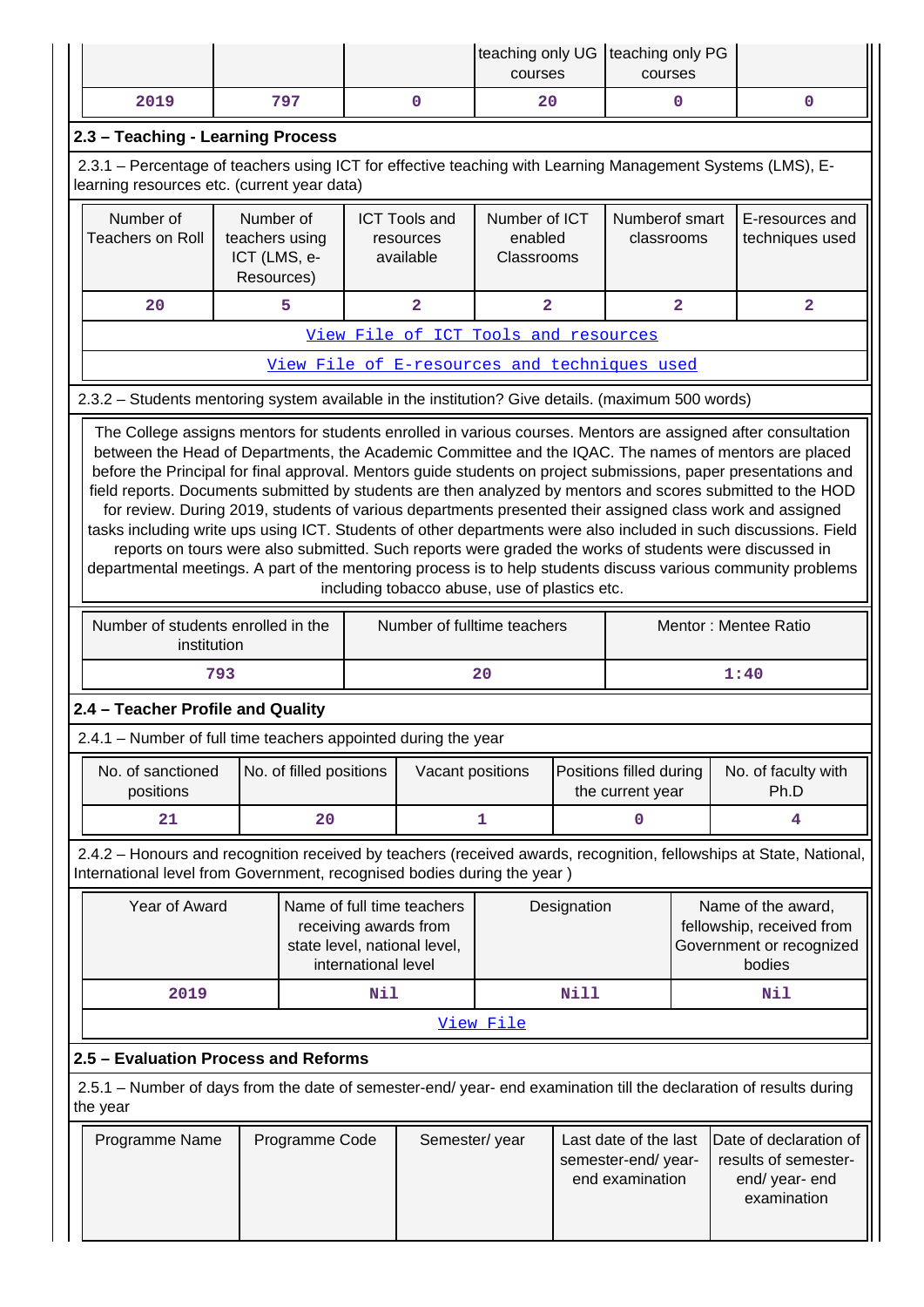| <b>BA</b>                                                                                                                                                                                                                                                                                                                                                                                                                                                                                                                                                                                                                                                                                                                                                                                  | <b>BA</b> | 6 | 15/10/2020 | 05/12/2020 |  |  |  |  |  |  |
|--------------------------------------------------------------------------------------------------------------------------------------------------------------------------------------------------------------------------------------------------------------------------------------------------------------------------------------------------------------------------------------------------------------------------------------------------------------------------------------------------------------------------------------------------------------------------------------------------------------------------------------------------------------------------------------------------------------------------------------------------------------------------------------------|-----------|---|------------|------------|--|--|--|--|--|--|
| View File                                                                                                                                                                                                                                                                                                                                                                                                                                                                                                                                                                                                                                                                                                                                                                                  |           |   |            |            |  |  |  |  |  |  |
| 2.5.2 - Reforms initiated on Continuous Internal Evaluation(CIE) system at the institutional level (250 words)                                                                                                                                                                                                                                                                                                                                                                                                                                                                                                                                                                                                                                                                             |           |   |            |            |  |  |  |  |  |  |
| The college has a continuous internal evaluation mechanism to prepare students<br>for their semester end examinations. Faculties prepare questions and evaluate<br>the answer scripts. Evaluations are also carried on basis of their class<br>performance, attendance and other activities, like extempore speech, debate<br>competitions etc. Field trips are regularly organized by departments and<br>students are asked to prepare reports on topics selected by faculties. Group<br>discussions form a part of the evaluation process. In this year, the college<br>organized its first 'open book examination' other than sessional examination,<br>especially considering the situation of institutions during pandemic when<br>regular classes and examinations were put on hold. |           |   |            |            |  |  |  |  |  |  |
| 2.5.3 – Academic calendar prepared and adhered for conduct of Examination and other related matters (250)<br>words)                                                                                                                                                                                                                                                                                                                                                                                                                                                                                                                                                                                                                                                                        |           |   |            |            |  |  |  |  |  |  |

 **Damdama College being an affiliate of the University of Gauhati adheres to the directions of the University in framing an academic calendar for the session. Within this framework, the College prepares schedule for internal examinations, freshman's social, elections to the student's union, events like Saraswati Puja, Lectures, talks, seminars etc. Apart from usual classes in July 2019, a conversation on health issues was initiated with Dr. Bipul Das, Director Thorem Lab, Global Health UMASS, USA on 13.07.2019. The College Foundation Day was held on 9th of August, 2019. On the same day, the college organized a lecture program by Dr. Jogesh Kakati, Principal Pandu College entitled 'Lets Read Books.' The Freshman's Social was held on 7th September, 2019. 14-19th October was reserved for FDP Program on use of 'ICT Tools for Classroom Delivery' in collaboration with E ICT Academy IIT, Guwahati. A workshop on Employment Enhancement Techniques' was organized on 9th November, 2019 in association with Indian Skills Academy. Invited lecture on IPR was held on 14th November. Saraswati Puja was held on January, 30, 2020.**

#### **2.6 – Student Performance and Learning Outcomes**

 2.6.1 – Program outcomes, program specific outcomes and course outcomes for all programs offered by the institution are stated and displayed in website of the institution (to provide the weblink)

> [https://damdamacollege.edu.in/wp-content/uploads/2021/08/Program](https://damdamacollege.edu.in/wp-content/uploads/2021/08/Program-outcomes_16_17.pdf)[outcomes\\_16\\_17.pdf](https://damdamacollege.edu.in/wp-content/uploads/2021/08/Program-outcomes_16_17.pdf)

2.6.2 – Pass percentage of students

|           | Programme<br>Code                 | Programme<br>Name | Programme<br>Specialization                                                          | Number of<br>students<br>appeared in the<br>final year<br>examination | Number of<br>students passed<br>in final year<br>examination | Pass Percentage |  |  |  |  |
|-----------|-----------------------------------|-------------------|--------------------------------------------------------------------------------------|-----------------------------------------------------------------------|--------------------------------------------------------------|-----------------|--|--|--|--|
|           | UG                                | <b>BA</b>         | Assamese,<br>English,<br>Economics,<br>Education,<br>History<br>Political<br>Science | 487                                                                   | 298                                                          | 61.19           |  |  |  |  |
| View File |                                   |                   |                                                                                      |                                                                       |                                                              |                 |  |  |  |  |
|           | 2.7 - Student Satisfaction Survey |                   |                                                                                      |                                                                       |                                                              |                 |  |  |  |  |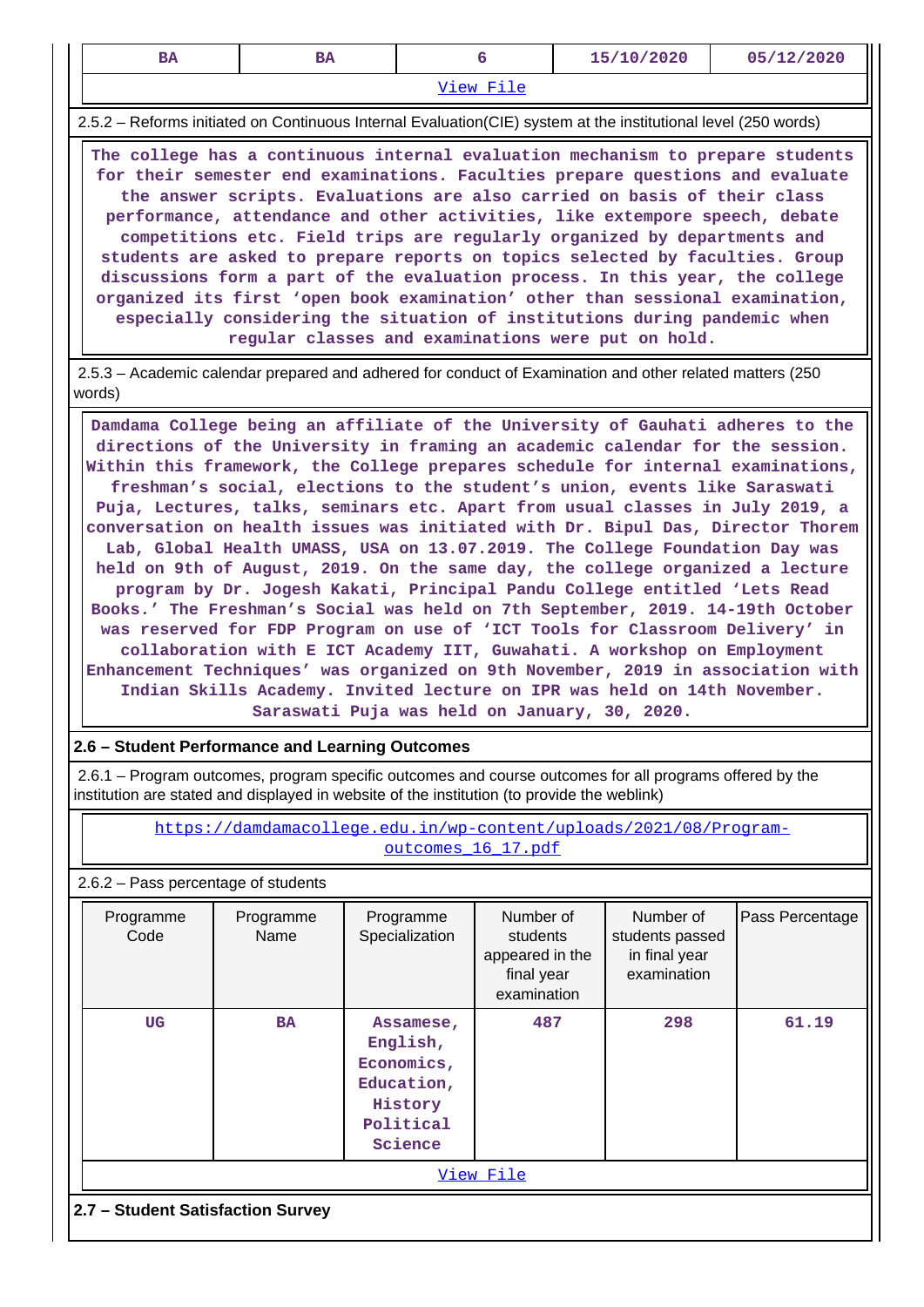2.7.1 – Student Satisfaction Survey (SSS) on overall institutional performance (Institution may design the questionnaire) (results and details be provided as weblink)

|                                                                                                                                                            |                        |            | survey-2019-20.pdf            |                                                            |   |                           |             | http://damdamacollege.edu.in/wp-content/uploads/2021/08/Student-satisfaction- |
|------------------------------------------------------------------------------------------------------------------------------------------------------------|------------------------|------------|-------------------------------|------------------------------------------------------------|---|---------------------------|-------------|-------------------------------------------------------------------------------|
| <b>CRITERION III - RESEARCH, INNOVATIONS AND EXTENSION</b>                                                                                                 |                        |            |                               |                                                            |   |                           |             |                                                                               |
| 3.1 - Resource Mobilization for Research                                                                                                                   |                        |            |                               |                                                            |   |                           |             |                                                                               |
| 3.1.1 - Research funds sanctioned and received from various agencies, industry and other organisations                                                     |                        |            |                               |                                                            |   |                           |             |                                                                               |
| Nature of the Project                                                                                                                                      | Duration               |            | Name of the funding<br>agency |                                                            |   | Total grant<br>sanctioned |             | Amount received<br>during the year                                            |
| <b>Nill</b>                                                                                                                                                | 0                      |            |                               | <b>NIL</b>                                                 |   | 0                         |             | 0                                                                             |
|                                                                                                                                                            |                        |            |                               | View File                                                  |   |                           |             |                                                                               |
| 3.2 - Innovation Ecosystem                                                                                                                                 |                        |            |                               |                                                            |   |                           |             |                                                                               |
| 3.2.1 - Workshops/Seminars Conducted on Intellectual Property Rights (IPR) and Industry-Academia Innovative<br>practices during the year                   |                        |            |                               |                                                            |   |                           |             |                                                                               |
| Title of workshop/seminar                                                                                                                                  |                        |            | Name of the Dept.             |                                                            |   |                           |             | Date                                                                          |
| Intellectual Property<br>Rights                                                                                                                            |                        |            |                               | <b>IQAC</b>                                                |   |                           |             | 14/11/2019                                                                    |
| 3.2.2 - Awards for Innovation won by Institution/Teachers/Research scholars/Students during the year                                                       |                        |            |                               |                                                            |   |                           |             |                                                                               |
| Title of the innovation                                                                                                                                    | Name of Awardee        |            | Awarding Agency               |                                                            |   | Date of award             |             | Category                                                                      |
| <b>NIL</b>                                                                                                                                                 | <b>NIL</b>             |            |                               | <b>Nill</b><br><b>NIL</b>                                  |   |                           | NIL         |                                                                               |
|                                                                                                                                                            |                        |            |                               | View File                                                  |   |                           |             |                                                                               |
| 3.2.3 - No. of Incubation centre created, start-ups incubated on campus during the year                                                                    |                        |            |                               |                                                            |   |                           |             |                                                                               |
| Incubation<br>Center                                                                                                                                       | Name                   |            | Sponsered By                  | Name of the<br>Start-up                                    |   | Nature of Start-<br>up    |             | Date of<br>Commencement                                                       |
| Nil                                                                                                                                                        | <b>NIL</b>             |            | <b>NIL</b>                    | <b>NIL</b>                                                 |   |                           | <b>NIL</b>  | Nill                                                                          |
|                                                                                                                                                            |                        |            |                               | View File                                                  |   |                           |             |                                                                               |
| 3.3 - Research Publications and Awards                                                                                                                     |                        |            |                               |                                                            |   |                           |             |                                                                               |
| 3.3.1 - Incentive to the teachers who receive recognition/awards                                                                                           |                        |            |                               |                                                            |   |                           |             |                                                                               |
| <b>State</b>                                                                                                                                               |                        |            | National                      |                                                            |   |                           |             | International                                                                 |
| 0                                                                                                                                                          |                        |            | 0                             |                                                            |   |                           |             | 0                                                                             |
| 3.3.2 - Ph. Ds awarded during the year (applicable for PG College, Research Center)                                                                        |                        |            |                               |                                                            |   |                           |             |                                                                               |
|                                                                                                                                                            | Name of the Department |            |                               |                                                            |   | Number of PhD's Awarded   |             |                                                                               |
|                                                                                                                                                            | <b>NIL</b>             |            |                               |                                                            |   |                           | $\mathbf 0$ |                                                                               |
| 3.3.3 - Research Publications in the Journals notified on UGC website during the year                                                                      |                        |            |                               |                                                            |   |                           |             |                                                                               |
| <b>Type</b>                                                                                                                                                |                        | Department |                               | Number of Publication<br>Average Impact Factor (if<br>any) |   |                           |             |                                                                               |
| National                                                                                                                                                   |                        | <b>NIL</b> |                               |                                                            | 0 |                           |             | 0                                                                             |
|                                                                                                                                                            |                        |            |                               | View File                                                  |   |                           |             |                                                                               |
| 3.3.4 - Books and Chapters in edited Volumes / Books published, and papers in National/International Conference<br>Proceedings per Teacher during the year |                        |            |                               |                                                            |   |                           |             |                                                                               |
|                                                                                                                                                            | Department             |            |                               |                                                            |   | Number of Publication     |             |                                                                               |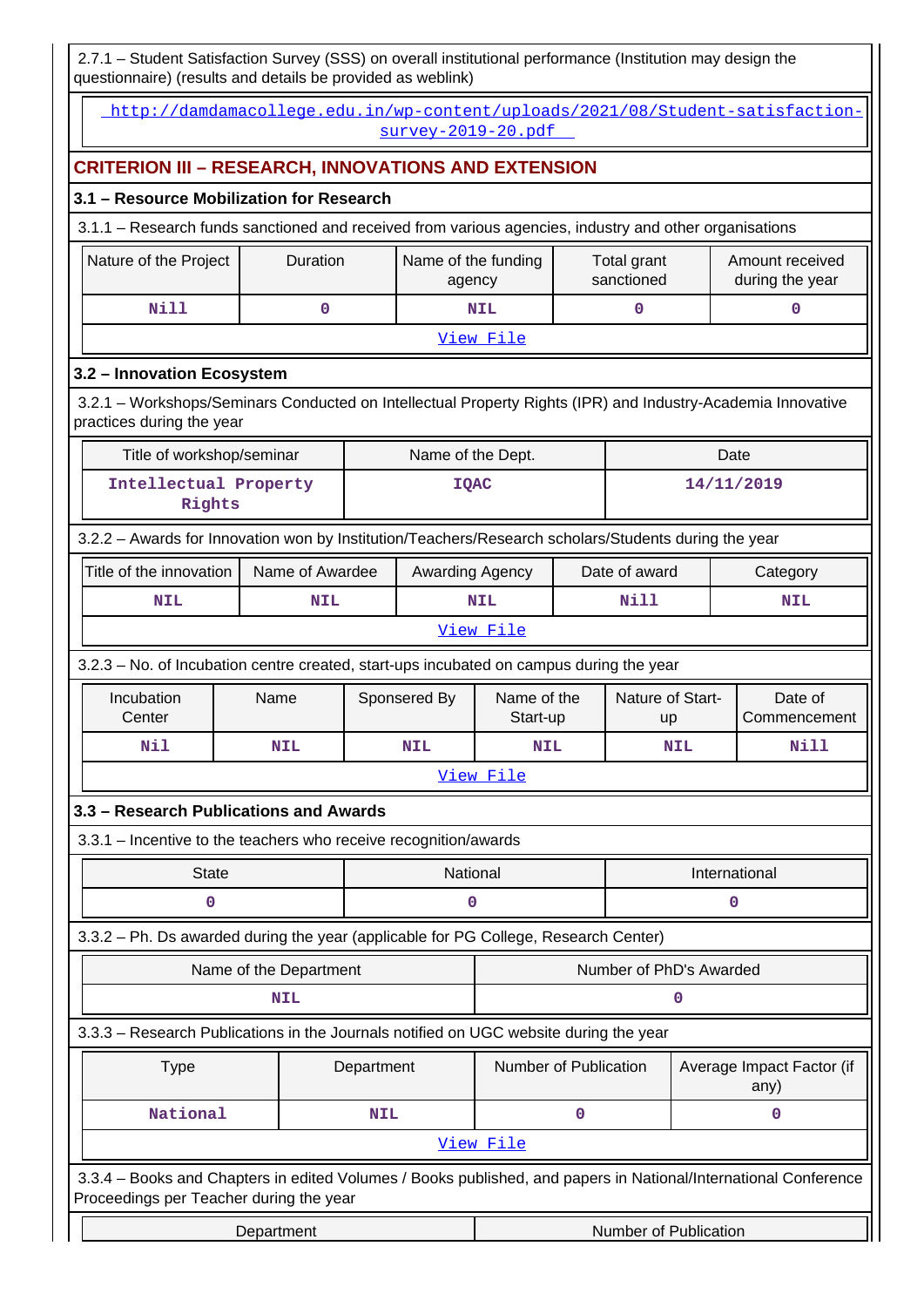|                                            |  |                   | <b>ASSAMESE</b>                                                                                                                                                                                                    |                                                 |                |                                                          | $\overline{\mathbf{2}}$                                            |                                                          |                                                                    |  |
|--------------------------------------------|--|-------------------|--------------------------------------------------------------------------------------------------------------------------------------------------------------------------------------------------------------------|-------------------------------------------------|----------------|----------------------------------------------------------|--------------------------------------------------------------------|----------------------------------------------------------|--------------------------------------------------------------------|--|
|                                            |  |                   |                                                                                                                                                                                                                    |                                                 | View File      |                                                          |                                                                    |                                                          |                                                                    |  |
|                                            |  |                   | 3.3.5 - Bibliometrics of the publications during the last Academic year based on average citation index in Scopus/<br>Web of Science or PubMed/ Indian Citation Index                                              |                                                 |                |                                                          |                                                                    |                                                          |                                                                    |  |
| Name of<br>Title of the<br>Author<br>Paper |  |                   | Title of journal                                                                                                                                                                                                   | Year of<br>publication                          |                | <b>Citation Index</b>                                    | Institutional<br>affiliation as<br>mentioned in<br>the publication |                                                          | Number of<br>citations<br>excluding self<br>citation               |  |
| <b>NA</b>                                  |  | <b>NA</b>         | <b>NA</b>                                                                                                                                                                                                          |                                                 | <b>Nill</b>    | <b>Nill</b>                                              | <b>Nil</b>                                                         |                                                          | $\mathbf 0$                                                        |  |
|                                            |  |                   |                                                                                                                                                                                                                    |                                                 | View File      |                                                          |                                                                    |                                                          |                                                                    |  |
|                                            |  |                   | 3.3.6 - h-Index of the Institutional Publications during the year. (based on Scopus/ Web of science)                                                                                                               |                                                 |                |                                                          |                                                                    |                                                          |                                                                    |  |
| Title of the<br>Paper                      |  | Name of<br>Author | Title of journal                                                                                                                                                                                                   | Year of<br>publication                          |                | h-index                                                  | Number of<br>citations<br>excluding self<br>citation               |                                                          | Institutional<br>affiliation as<br>mentioned in<br>the publication |  |
| Nil                                        |  | <b>Nil</b>        | Nil                                                                                                                                                                                                                |                                                 | <b>Nill</b>    | $\mathbf 0$                                              | 0                                                                  |                                                          | <b>NA</b>                                                          |  |
|                                            |  |                   |                                                                                                                                                                                                                    |                                                 | View File      |                                                          |                                                                    |                                                          |                                                                    |  |
|                                            |  |                   | 3.3.7 - Faculty participation in Seminars/Conferences and Symposia during the year:                                                                                                                                |                                                 |                |                                                          |                                                                    |                                                          |                                                                    |  |
| Number of Faculty                          |  |                   | International                                                                                                                                                                                                      | National                                        |                |                                                          | <b>State</b>                                                       |                                                          | Local                                                              |  |
| Attended/Semi<br>nars/Workshops            |  |                   | $\mathbf 0$                                                                                                                                                                                                        |                                                 | 2              | 0                                                        |                                                                    | 0                                                        |                                                                    |  |
| Presented<br>papers                        |  |                   | $\mathbf 0$                                                                                                                                                                                                        |                                                 | $\overline{2}$ |                                                          | $\mathbf 0$                                                        |                                                          | $\mathbf 0$                                                        |  |
|                                            |  |                   |                                                                                                                                                                                                                    |                                                 | View File      |                                                          |                                                                    |                                                          |                                                                    |  |
| 3.4 - Extension Activities                 |  |                   |                                                                                                                                                                                                                    |                                                 |                |                                                          |                                                                    |                                                          |                                                                    |  |
|                                            |  |                   | 3.4.1 - Number of extension and outreach programmes conducted in collaboration with industry, community and<br>Non- Government Organisations through NSS/NCC/Red cross/Youth Red Cross (YRC) etc., during the year |                                                 |                |                                                          |                                                                    |                                                          |                                                                    |  |
| Title of the activities                    |  |                   |                                                                                                                                                                                                                    | Organising unit/agency/<br>collaborating agency |                | Number of teachers<br>participated in such<br>activities |                                                                    | Number of students<br>participated in such<br>activities |                                                                    |  |
| Awareness Program<br>on Covid Pandemic     |  |                   | NSS Unit Damdama<br>College and local<br>community making of<br>members of Kulhati<br>Village.                                                                                                                     |                                                 |                | 10                                                       | 40                                                                 |                                                          |                                                                    |  |
| Campus Cleaning                            |  |                   | NSS Unit                                                                                                                                                                                                           |                                                 |                | 15                                                       |                                                                    |                                                          | 36                                                                 |  |
|                                            |  |                   |                                                                                                                                                                                                                    |                                                 | View File      |                                                          |                                                                    |                                                          |                                                                    |  |
| during the year                            |  |                   | 3.4.2 - Awards and recognition received for extension activities from Government and other recognized bodies                                                                                                       |                                                 |                |                                                          |                                                                    |                                                          |                                                                    |  |
| Name of the activity                       |  |                   | Award/Recognition                                                                                                                                                                                                  |                                                 |                | <b>Awarding Bodies</b>                                   |                                                                    |                                                          | Number of students<br><b>Benefited</b>                             |  |
| Nil                                        |  |                   | Nil                                                                                                                                                                                                                |                                                 |                | Nil                                                      |                                                                    |                                                          | 0                                                                  |  |
|                                            |  |                   |                                                                                                                                                                                                                    |                                                 | View File      |                                                          |                                                                    |                                                          |                                                                    |  |
|                                            |  |                   | 3.4.3 - Students participating in extension activities with Government Organisations, Non-Government                                                                                                               |                                                 |                |                                                          |                                                                    |                                                          |                                                                    |  |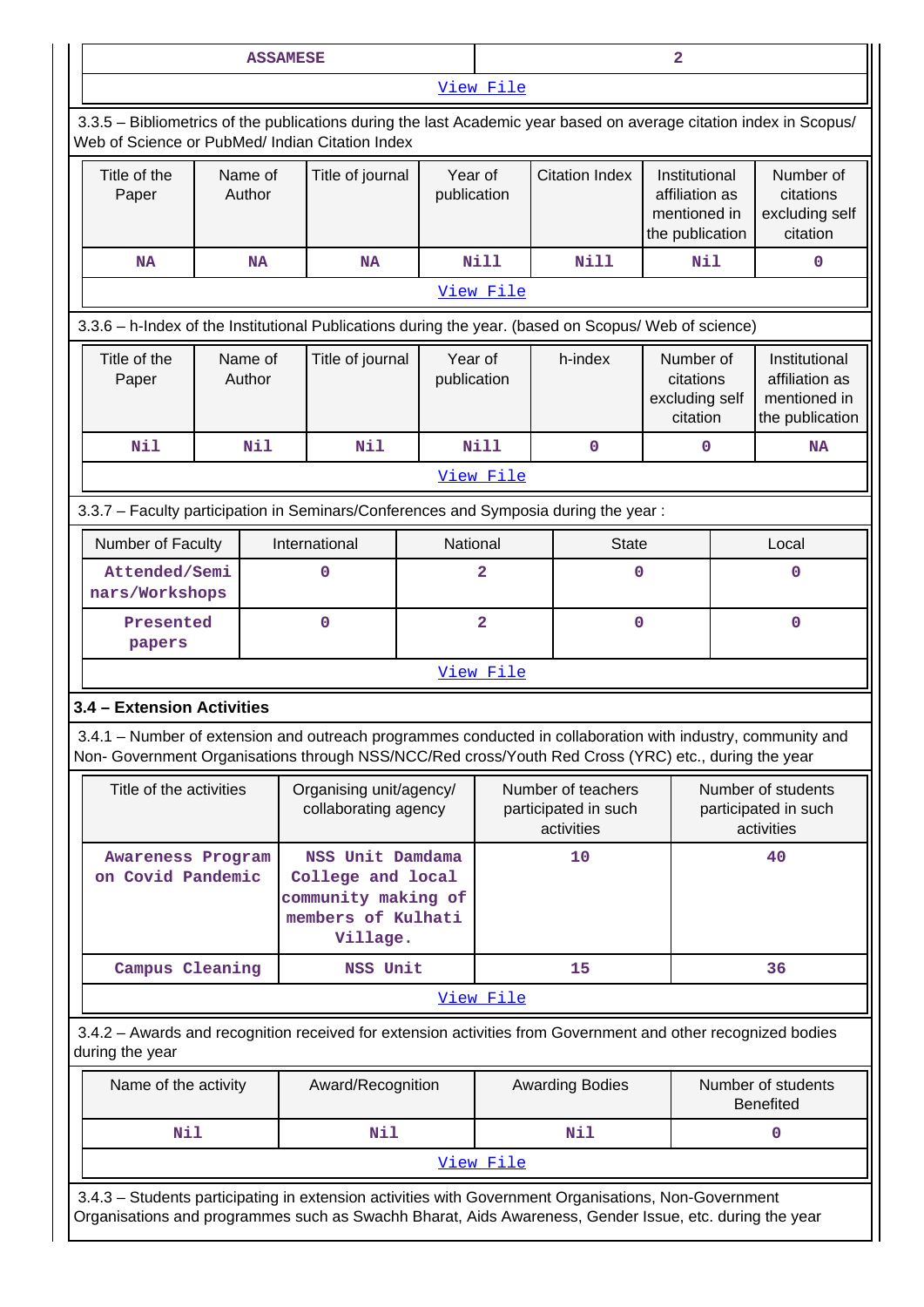| Name of the scheme                                                                                                                                       | Organising unit/Agen<br>cy/collaborating<br>agency                                                                                                    |                    | Name of the activity                                                                              |                             | Number of teachers<br>participated in such<br>activites   |                                |             | Number of students<br>participated in such<br>activites |  |
|----------------------------------------------------------------------------------------------------------------------------------------------------------|-------------------------------------------------------------------------------------------------------------------------------------------------------|--------------------|---------------------------------------------------------------------------------------------------|-----------------------------|-----------------------------------------------------------|--------------------------------|-------------|---------------------------------------------------------|--|
| Swacha Bharat                                                                                                                                            | NSS Unit                                                                                                                                              |                    | Cleaning                                                                                          | Campus                      |                                                           | 15                             |             | 36                                                      |  |
|                                                                                                                                                          |                                                                                                                                                       |                    |                                                                                                   | View File                   |                                                           |                                |             |                                                         |  |
| 3.5 - Collaborations                                                                                                                                     |                                                                                                                                                       |                    |                                                                                                   |                             |                                                           |                                |             |                                                         |  |
| 3.5.1 – Number of Collaborative activities for research, faculty exchange, student exchange during the year                                              |                                                                                                                                                       |                    |                                                                                                   |                             |                                                           |                                |             |                                                         |  |
| Nature of activity                                                                                                                                       |                                                                                                                                                       | Participant        |                                                                                                   | Source of financial support |                                                           |                                |             | Duration                                                |  |
| Nil                                                                                                                                                      |                                                                                                                                                       | <b>NA</b>          |                                                                                                   |                             | <b>NA</b>                                                 |                                |             | $\mathbf 0$                                             |  |
|                                                                                                                                                          | View File                                                                                                                                             |                    |                                                                                                   |                             |                                                           |                                |             |                                                         |  |
| 3.5.2 - Linkages with institutions/industries for internship, on-the- job training, project work, sharing of research<br>facilities etc. during the year |                                                                                                                                                       |                    |                                                                                                   |                             |                                                           |                                |             |                                                         |  |
| Nature of linkage                                                                                                                                        | Title of the<br>linkage                                                                                                                               |                    | Name of the<br>partnering<br>institution/<br>industry<br>/research lab<br>with contact<br>details | <b>Duration From</b>        |                                                           | <b>Duration To</b>             |             | Participant                                             |  |
| <b>NA</b>                                                                                                                                                | <b>Nill</b><br><b>NA</b><br><b>NA</b>                                                                                                                 |                    | <b>Nill</b>                                                                                       | Nill                        |                                                           |                                |             |                                                         |  |
|                                                                                                                                                          |                                                                                                                                                       | View File          |                                                                                                   |                             |                                                           |                                |             |                                                         |  |
|                                                                                                                                                          | 3.5.3 - MoUs signed with institutions of national, international importance, other universities, industries, corporate<br>houses etc. during the year |                    |                                                                                                   |                             |                                                           |                                |             |                                                         |  |
| Organisation                                                                                                                                             |                                                                                                                                                       | Date of MoU signed | Purpose/Activities                                                                                |                             | Number of<br>students/teachers<br>participated under MoUs |                                |             |                                                         |  |
| <b>NA</b>                                                                                                                                                |                                                                                                                                                       | <b>Nill</b>        |                                                                                                   | <b>NA</b>                   |                                                           | 0                              |             |                                                         |  |
|                                                                                                                                                          |                                                                                                                                                       |                    |                                                                                                   | View File                   |                                                           |                                |             |                                                         |  |
| <b>CRITERION IV - INFRASTRUCTURE AND LEARNING RESOURCES</b>                                                                                              |                                                                                                                                                       |                    |                                                                                                   |                             |                                                           |                                |             |                                                         |  |
| 4.1 - Physical Facilities                                                                                                                                |                                                                                                                                                       |                    |                                                                                                   |                             |                                                           |                                |             |                                                         |  |
| 4.1.1 - Budget allocation, excluding salary for infrastructure augmentation during the year                                                              |                                                                                                                                                       |                    |                                                                                                   |                             |                                                           |                                |             |                                                         |  |
| Budget allocated for infrastructure augmentation                                                                                                         |                                                                                                                                                       |                    |                                                                                                   |                             |                                                           |                                |             | Budget utilized for infrastructure development          |  |
|                                                                                                                                                          | 1300000                                                                                                                                               |                    |                                                                                                   |                             |                                                           |                                | 1268019     |                                                         |  |
| 4.1.2 - Details of augmentation in infrastructure facilities during the year                                                                             |                                                                                                                                                       |                    |                                                                                                   |                             |                                                           |                                |             |                                                         |  |
|                                                                                                                                                          | <b>Facilities</b>                                                                                                                                     |                    |                                                                                                   |                             |                                                           | <b>Existing or Newly Added</b> |             |                                                         |  |
| Campus Area                                                                                                                                              |                                                                                                                                                       |                    |                                                                                                   |                             |                                                           |                                | Newly Added |                                                         |  |
| Class rooms                                                                                                                                              |                                                                                                                                                       |                    |                                                                                                   |                             |                                                           |                                | Existing    |                                                         |  |
|                                                                                                                                                          | Laboratories<br>Seminar Halls                                                                                                                         |                    |                                                                                                   |                             |                                                           |                                | Existing    |                                                         |  |
| Number of important equipments                                                                                                                           |                                                                                                                                                       |                    |                                                                                                   | Newly Added<br>Newly Added  |                                                           |                                |             |                                                         |  |
| purchased (Greater than 1-0 lakh)                                                                                                                        | during the current year                                                                                                                               |                    |                                                                                                   |                             |                                                           |                                |             |                                                         |  |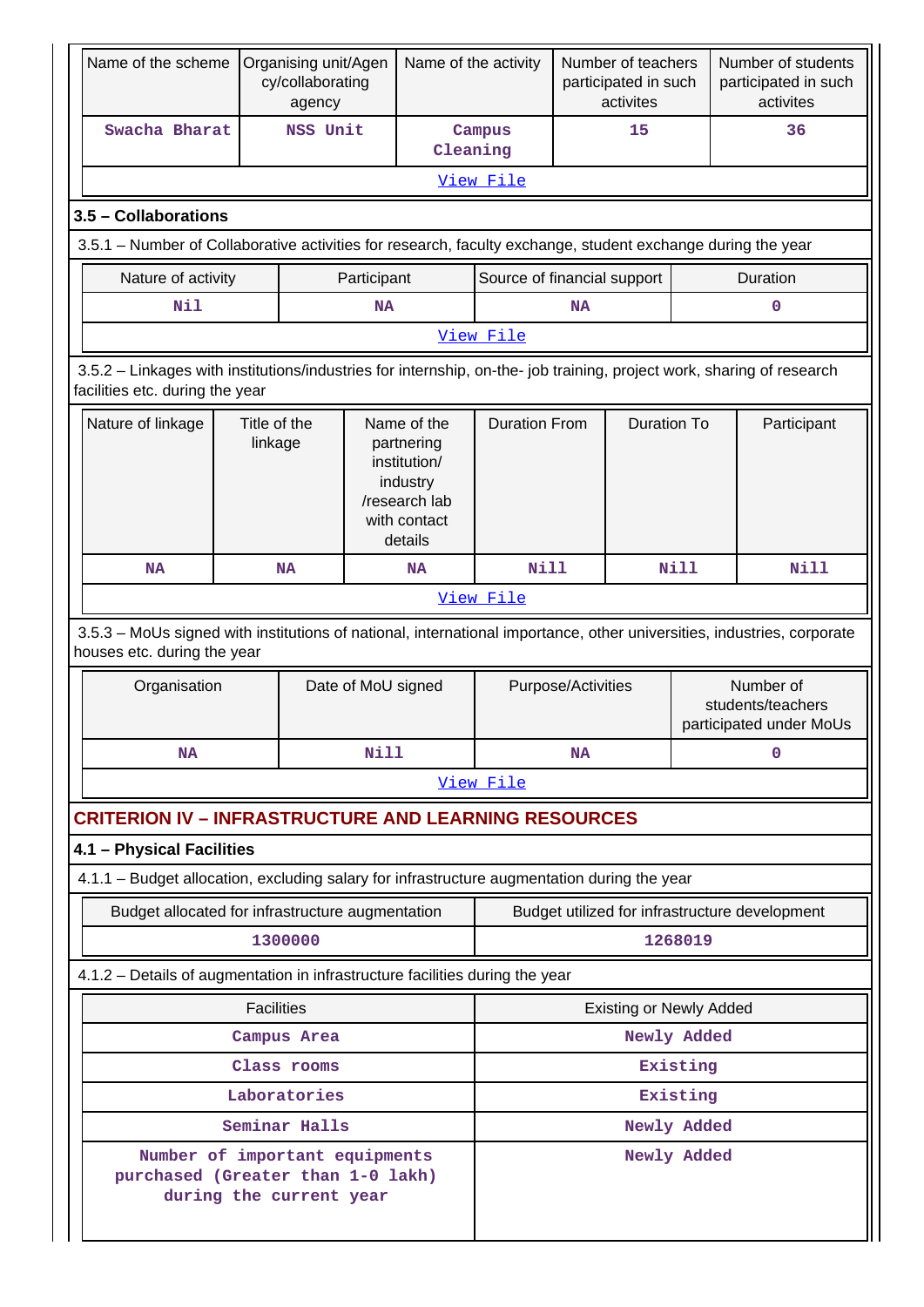|                                       |                                                                            | Value of the equipment purchased<br>during the year (rs. in lakhs)                                                                                                                                             |  | Newly Added    |                                          |                    |                                 |  |  |  |
|---------------------------------------|----------------------------------------------------------------------------|----------------------------------------------------------------------------------------------------------------------------------------------------------------------------------------------------------------|--|----------------|------------------------------------------|--------------------|---------------------------------|--|--|--|
|                                       |                                                                            |                                                                                                                                                                                                                |  | View File      |                                          |                    |                                 |  |  |  |
| 4.2 - Library as a Learning Resource  |                                                                            |                                                                                                                                                                                                                |  |                |                                          |                    |                                 |  |  |  |
|                                       | 4.2.1 - Library is automated {Integrated Library Management System (ILMS)} |                                                                                                                                                                                                                |  |                |                                          |                    |                                 |  |  |  |
| Name of the ILMS<br>software          | Nature of automation (fully<br>or patially)                                |                                                                                                                                                                                                                |  | Version        |                                          | Year of automation |                                 |  |  |  |
| Soul                                  |                                                                            | Partially                                                                                                                                                                                                      |  |                | 2.0                                      |                    | 2017                            |  |  |  |
| 4.2.2 - Library Services              |                                                                            |                                                                                                                                                                                                                |  |                |                                          |                    |                                 |  |  |  |
| Library<br>Service Type               |                                                                            | Existing                                                                                                                                                                                                       |  |                | Newly Added                              |                    | Total                           |  |  |  |
| Text<br><b>Books</b>                  | 10450                                                                      | $\mathbf 0$                                                                                                                                                                                                    |  | 54             | $\Omega$                                 | 10504              | $\mathbf 0$                     |  |  |  |
| Reference<br><b>Books</b>             | 18                                                                         | $\mathbf{O}$                                                                                                                                                                                                   |  | 10             | $\mathbf 0$                              | 28                 | $\mathbf{0}$                    |  |  |  |
| e-Books                               | 500                                                                        | $\mathbf{0}$                                                                                                                                                                                                   |  | 100            | $\mathbf{0}$                             | 600                | $\mathbf{0}$                    |  |  |  |
| Journals                              | 3                                                                          | 0                                                                                                                                                                                                              |  | $\overline{a}$ | $\mathbf{0}$                             | 5                  | $\mathbf{0}$                    |  |  |  |
| $e-$<br>Journals                      | $\mathbf 0$                                                                | $\mathbf{O}$                                                                                                                                                                                                   |  | $\mathbf 0$    | $\mathbf 0$                              | $\mathbf{0}$       | $\mathbf{0}$                    |  |  |  |
| Digital<br>Database                   | $\mathbf 0$                                                                | $\mathbf 0$                                                                                                                                                                                                    |  | $\mathbf{1}$   | $\Omega$                                 | $\mathbf{1}$       | $\mathbf{0}$                    |  |  |  |
| $CD \&$<br>Video                      | 5                                                                          | $\mathbf 0$                                                                                                                                                                                                    |  | $\overline{2}$ | $\Omega$                                 | 7                  | $\mathbf 0$                     |  |  |  |
| Library<br>Automation                 | $\mathbf 0$                                                                | 0                                                                                                                                                                                                              |  | 0              | $\mathbf 0$                              | 0                  | $\mathbf 0$                     |  |  |  |
| Weeding<br>(hard &<br>soft)           | $\mathbf 0$                                                                | 0                                                                                                                                                                                                              |  | $\mathbf 0$    | $\mathbf 0$                              | 0                  | $\mathbf{0}$                    |  |  |  |
| Others (s)<br>pecify)                 | $\mathbf 0$                                                                | $\mathbf 0$                                                                                                                                                                                                    |  | $\mathbf 0$    | $\mathbf 0$                              | $\mathbf 0$        | $\mathbf{0}$                    |  |  |  |
|                                       |                                                                            |                                                                                                                                                                                                                |  | View File      |                                          |                    |                                 |  |  |  |
| (Learning Management System (LMS) etc |                                                                            | 4.2.3 - E-content developed by teachers such as: e-PG- Pathshala, CEC (under e-PG- Pathshala CEC (Under<br>Graduate) SWAYAM other MOOCs platform NPTEL/NMEICT/any other Government initiatives & institutional |  |                |                                          |                    |                                 |  |  |  |
| Name of the Teacher                   |                                                                            | Name of the Module                                                                                                                                                                                             |  |                | Platform on which module<br>is developed |                    | Date of launching e-<br>content |  |  |  |
| <b>NIL</b><br><b>NIL</b>              |                                                                            |                                                                                                                                                                                                                |  |                | <b>NIL</b>                               | Nill               |                                 |  |  |  |

[View File](https://assessmentonline.naac.gov.in/public/Postacc/e-content_by_teachers/13235_e-content_by_teachers_1630233160.xlsx)

## **4.3 – IT Infrastructure**

4.3.1 – Technology Upgradation (overall)

| Total Co Computer<br>Browsing Computer<br>Type<br>Internet<br>Centers<br>∟ab<br>centers<br>mputers | Office | Departme Available<br>nts | <b>Bandwidt</b><br>h (MBPS/<br>GBPS) | <b>Others</b> |
|----------------------------------------------------------------------------------------------------|--------|---------------------------|--------------------------------------|---------------|
|                                                                                                    |        |                           |                                      |               |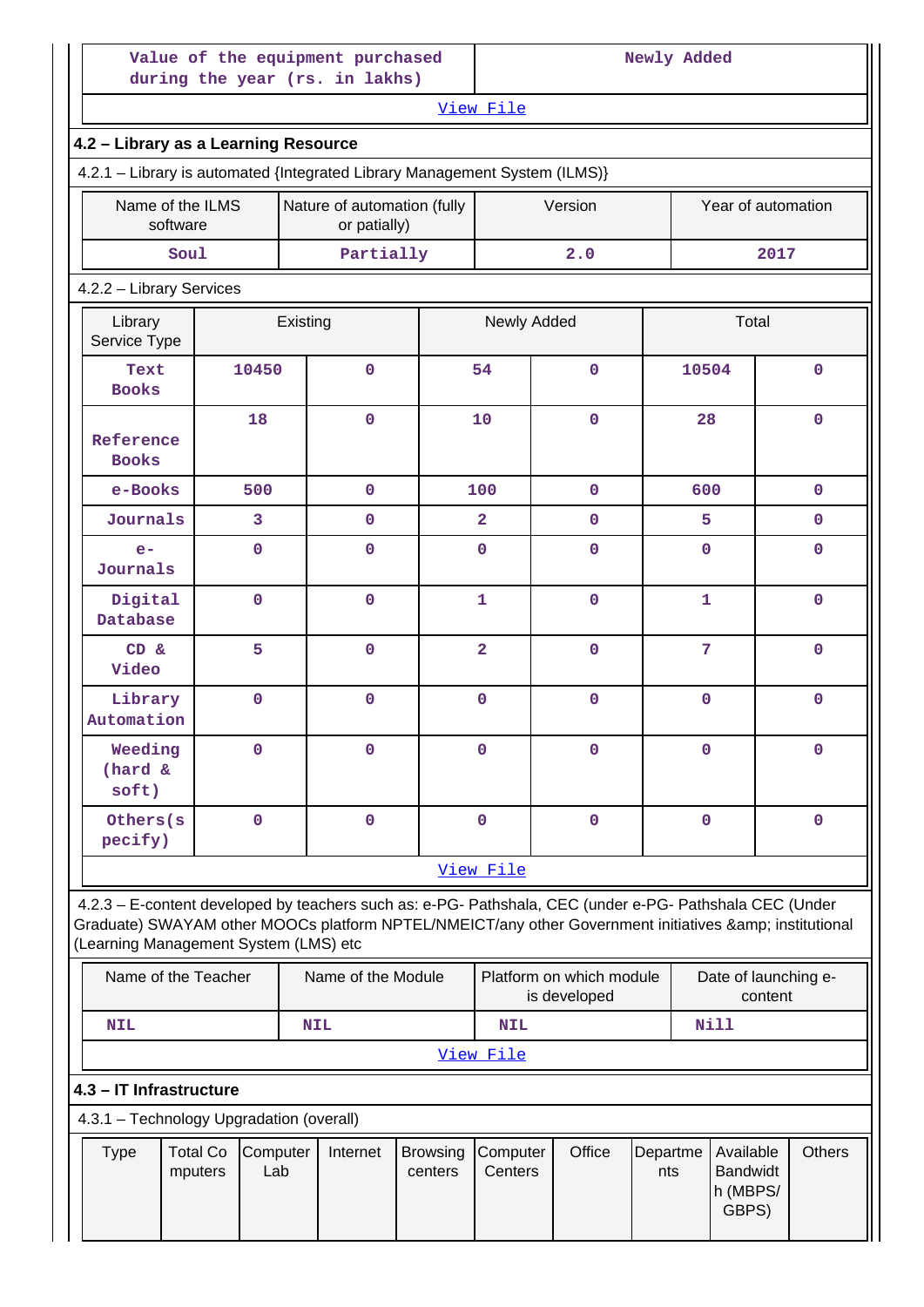| Existin<br>g                                                                                                                                                                                                                                                                                                                                                                                                                                                                                                                                                                                                                                                                                                                                                                                                                                                                                                                                                                                                                                                                                                                                                                                                                                                                                                                                                                                                                                                                                                                                                                                                                                                                                                                                                                                                                                                                                                                                                                                                                                                                                                                                                                                                                                                                                                                                                                                                                                                                                                                                                                        | 12                                         | 1            | $\overline{\mathbf{2}}$ | 1            | $\mathbf 1$                                                               | 1            | $\mathbf{1}$ | 100          | $\mathbf 0$ |  |  |
|-------------------------------------------------------------------------------------------------------------------------------------------------------------------------------------------------------------------------------------------------------------------------------------------------------------------------------------------------------------------------------------------------------------------------------------------------------------------------------------------------------------------------------------------------------------------------------------------------------------------------------------------------------------------------------------------------------------------------------------------------------------------------------------------------------------------------------------------------------------------------------------------------------------------------------------------------------------------------------------------------------------------------------------------------------------------------------------------------------------------------------------------------------------------------------------------------------------------------------------------------------------------------------------------------------------------------------------------------------------------------------------------------------------------------------------------------------------------------------------------------------------------------------------------------------------------------------------------------------------------------------------------------------------------------------------------------------------------------------------------------------------------------------------------------------------------------------------------------------------------------------------------------------------------------------------------------------------------------------------------------------------------------------------------------------------------------------------------------------------------------------------------------------------------------------------------------------------------------------------------------------------------------------------------------------------------------------------------------------------------------------------------------------------------------------------------------------------------------------------------------------------------------------------------------------------------------------------|--------------------------------------------|--------------|-------------------------|--------------|---------------------------------------------------------------------------|--------------|--------------|--------------|-------------|--|--|
| Added                                                                                                                                                                                                                                                                                                                                                                                                                                                                                                                                                                                                                                                                                                                                                                                                                                                                                                                                                                                                                                                                                                                                                                                                                                                                                                                                                                                                                                                                                                                                                                                                                                                                                                                                                                                                                                                                                                                                                                                                                                                                                                                                                                                                                                                                                                                                                                                                                                                                                                                                                                               | $\mathbf{2}$                               | $\mathbf{O}$ | $\mathbf 0$             | $\mathbf{0}$ | $\mathbf 0$                                                               | $\mathbf{0}$ | $\mathbf{0}$ | $\mathbf{O}$ | $\mathbf 0$ |  |  |
| Total                                                                                                                                                                                                                                                                                                                                                                                                                                                                                                                                                                                                                                                                                                                                                                                                                                                                                                                                                                                                                                                                                                                                                                                                                                                                                                                                                                                                                                                                                                                                                                                                                                                                                                                                                                                                                                                                                                                                                                                                                                                                                                                                                                                                                                                                                                                                                                                                                                                                                                                                                                               | 14                                         | 1            | $\overline{\mathbf{2}}$ | 1            | $\mathbf 1$                                                               | 1            | 1            | 100          | 0           |  |  |
| 4.3.2 – Bandwidth available of internet connection in the Institution (Leased line)                                                                                                                                                                                                                                                                                                                                                                                                                                                                                                                                                                                                                                                                                                                                                                                                                                                                                                                                                                                                                                                                                                                                                                                                                                                                                                                                                                                                                                                                                                                                                                                                                                                                                                                                                                                                                                                                                                                                                                                                                                                                                                                                                                                                                                                                                                                                                                                                                                                                                                 |                                            |              |                         |              |                                                                           |              |              |              |             |  |  |
| 100 MBPS/ GBPS                                                                                                                                                                                                                                                                                                                                                                                                                                                                                                                                                                                                                                                                                                                                                                                                                                                                                                                                                                                                                                                                                                                                                                                                                                                                                                                                                                                                                                                                                                                                                                                                                                                                                                                                                                                                                                                                                                                                                                                                                                                                                                                                                                                                                                                                                                                                                                                                                                                                                                                                                                      |                                            |              |                         |              |                                                                           |              |              |              |             |  |  |
| 4.3.3 - Facility for e-content                                                                                                                                                                                                                                                                                                                                                                                                                                                                                                                                                                                                                                                                                                                                                                                                                                                                                                                                                                                                                                                                                                                                                                                                                                                                                                                                                                                                                                                                                                                                                                                                                                                                                                                                                                                                                                                                                                                                                                                                                                                                                                                                                                                                                                                                                                                                                                                                                                                                                                                                                      |                                            |              |                         |              |                                                                           |              |              |              |             |  |  |
|                                                                                                                                                                                                                                                                                                                                                                                                                                                                                                                                                                                                                                                                                                                                                                                                                                                                                                                                                                                                                                                                                                                                                                                                                                                                                                                                                                                                                                                                                                                                                                                                                                                                                                                                                                                                                                                                                                                                                                                                                                                                                                                                                                                                                                                                                                                                                                                                                                                                                                                                                                                     | Name of the e-content development facility |              |                         |              | Provide the link of the videos and media centre and<br>recording facility |              |              |              |             |  |  |
|                                                                                                                                                                                                                                                                                                                                                                                                                                                                                                                                                                                                                                                                                                                                                                                                                                                                                                                                                                                                                                                                                                                                                                                                                                                                                                                                                                                                                                                                                                                                                                                                                                                                                                                                                                                                                                                                                                                                                                                                                                                                                                                                                                                                                                                                                                                                                                                                                                                                                                                                                                                     |                                            | <b>NIL</b>   |                         |              |                                                                           |              | NA           |              |             |  |  |
| 4.4 - Maintenance of Campus Infrastructure                                                                                                                                                                                                                                                                                                                                                                                                                                                                                                                                                                                                                                                                                                                                                                                                                                                                                                                                                                                                                                                                                                                                                                                                                                                                                                                                                                                                                                                                                                                                                                                                                                                                                                                                                                                                                                                                                                                                                                                                                                                                                                                                                                                                                                                                                                                                                                                                                                                                                                                                          |                                            |              |                         |              |                                                                           |              |              |              |             |  |  |
| 4.4.1 - Expenditure incurred on maintenance of physical facilities and academic support facilities, excluding salary<br>component, during the year                                                                                                                                                                                                                                                                                                                                                                                                                                                                                                                                                                                                                                                                                                                                                                                                                                                                                                                                                                                                                                                                                                                                                                                                                                                                                                                                                                                                                                                                                                                                                                                                                                                                                                                                                                                                                                                                                                                                                                                                                                                                                                                                                                                                                                                                                                                                                                                                                                  |                                            |              |                         |              |                                                                           |              |              |              |             |  |  |
| Assigned Budget on<br>Expenditure incurred on<br>Assigned budget on<br>Expenditure incurredon<br>academic facilities<br>maintenance of academic<br>physical facilities<br>maintenance of physical<br>facilities<br>facilites                                                                                                                                                                                                                                                                                                                                                                                                                                                                                                                                                                                                                                                                                                                                                                                                                                                                                                                                                                                                                                                                                                                                                                                                                                                                                                                                                                                                                                                                                                                                                                                                                                                                                                                                                                                                                                                                                                                                                                                                                                                                                                                                                                                                                                                                                                                                                        |                                            |              |                         |              |                                                                           |              |              |              |             |  |  |
|                                                                                                                                                                                                                                                                                                                                                                                                                                                                                                                                                                                                                                                                                                                                                                                                                                                                                                                                                                                                                                                                                                                                                                                                                                                                                                                                                                                                                                                                                                                                                                                                                                                                                                                                                                                                                                                                                                                                                                                                                                                                                                                                                                                                                                                                                                                                                                                                                                                                                                                                                                                     | 700000                                     |              | 603580                  |              |                                                                           | 150000       |              | 117807       |             |  |  |
| 4.4.2 – Procedures and policies for maintaining and utilizing physical, academic and support facilities - laboratory,<br>library, sports complex, computers, classrooms etc. (maximum 500 words) (information to be available in<br>institutional Website, provide link)                                                                                                                                                                                                                                                                                                                                                                                                                                                                                                                                                                                                                                                                                                                                                                                                                                                                                                                                                                                                                                                                                                                                                                                                                                                                                                                                                                                                                                                                                                                                                                                                                                                                                                                                                                                                                                                                                                                                                                                                                                                                                                                                                                                                                                                                                                            |                                            |              |                         |              |                                                                           |              |              |              |             |  |  |
| College Administration: The Governing Body of the College is the highest<br>decision making authority. The Principal/Secretary is the member Secretary of<br>the Governing Body. He is also the Chairperson of the IQAC. The Principal/Secy<br>is the Chairperson of all committees designated to organize various events at<br>the College level. The HODs are responsible for the day to day functioning of<br>the departments and communicate with the Principal on the academic and<br>administrative works undertaken by the departments. The Student's Union (DCSU)<br>is involved in various student centric activities. The College has conventional<br>classrooms as also seminar halls. The conventional classrooms are used by<br>respective departments for holding classes and for the purpose of examinations.<br>The seminar halls are used for organizing various events. Certain examinations<br>(other than specified by the University of Gauhati) are held on Sundays. For<br>this purpose, the college authorities are paid a 'Center Fees.' Examinations<br>are conducted as per Affiliating University (G.U) and K.K. Handique State Open<br>University rules and guidelines for the concerned examinations. As per the<br>affiliating University (G.U) rules, Examination Committee is constituted with<br>due representation of the stakeholders. The Principal /Secy. of the College is<br>the Officer-in Charge of (O.C.). Examination In charge are appointed for the<br>smoothly conduct various examinations of the University. The Central Library of<br>the College is open both for the faculties and students. The terms of use is<br>outlined in the 'College Prospectus.' Computer facilities in the libraries are<br>also available for teaching staff and students. Faculties procure reading<br>materials from the world wide web using their personal resources and distribute<br>these among the pupils. Departments also maintain a small library of their own.<br>Books in this library are given out to students. The department of Education<br>has a laboratory for students to carry out their practical classes. Book Bank<br>facilities are available to students of the College. Books are issued primarily<br>to economically deprived sections of the society, though most students are<br>encouraged to avail of the book bank facilities. The IQAC takes a proactive<br>role in organizing and streamlining student support services. The social<br>responsibilities of the institution are chalked out after discussion with |                                            |              |                         |              |                                                                           |              |              |              |             |  |  |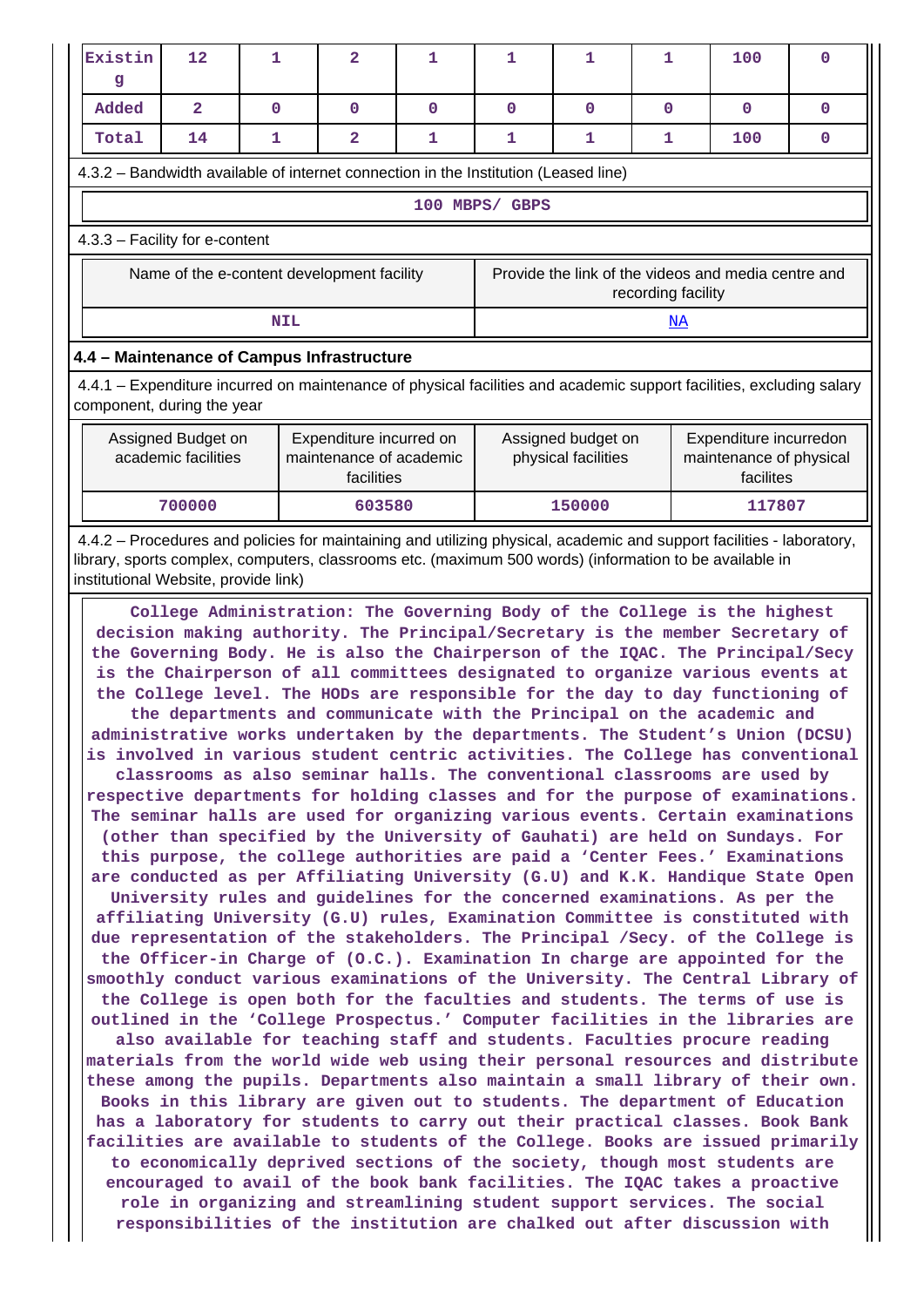**various stakeholders of the institution (the students primarily). Most of these activities are displayed in advance in the College Notice Board and Newsletters of the social services cell. Damdama College Student Support Services Cell help students with their need for financial help. Remedial classes are also offered to those who are weak in studies. Administrative works, including fee collection, maintenance of audit, students? profile etc, are partially carried out with the help of computer software. Desktop Computer, laptop, Printer, PPT presentation Scanner, DSLR Camera, DVD,CD, Pendrives etc are available for, teachers and staff. Items for sports and cultural activity are stored in the institution's Sports Room and are allotted to student, as and when necessary. These relate to volleyball, football, cricket, carom among others. The Colleges internet connectivity has been taken from AIRTEL**

<http://damdamacollege.edu.in>

### **CRITERION V – STUDENT SUPPORT AND PROGRESSION**

#### **5.1 – Student Support**

|                                          | 5.1.1 - Scholarships and Financial Support |                    |                  |  |  |  |  |  |  |
|------------------------------------------|--------------------------------------------|--------------------|------------------|--|--|--|--|--|--|
|                                          | Name/Title of the scheme                   | Number of students | Amount in Rupees |  |  |  |  |  |  |
| Financial Support<br>from institution    | Govt. Fee Waiver<br>Scheme Donation        | 960                | 5083590          |  |  |  |  |  |  |
| Financial Support<br>from Other Sources  |                                            |                    |                  |  |  |  |  |  |  |
| a) National                              | Minority<br>Scholarship                    | 36                 | 0                |  |  |  |  |  |  |
| b) International<br>0<br>0<br><b>NIL</b> |                                            |                    |                  |  |  |  |  |  |  |
| View File                                |                                            |                    |                  |  |  |  |  |  |  |

 5.1.2 – Number of capability enhancement and development schemes such as Soft skill development, Remedial coaching, Language lab, Bridge courses, Yoga, Meditation, Personal Counselling and Mentoring etc.,

| Name of the capability<br>enhancement scheme | Date of implemetation | Number of students<br>enrolled | Agencies involved                                                                                                              |  |  |  |  |
|----------------------------------------------|-----------------------|--------------------------------|--------------------------------------------------------------------------------------------------------------------------------|--|--|--|--|
| YUVA AROHAN PILOT<br><b>PROJECT</b>          | 22/06/2020            | 35                             | Under the<br>initiative of Assam<br>Government, in<br>association with<br>Udhyam Learning<br>Foundation and<br>Damdama College |  |  |  |  |
| SMART CLASS                                  | 10/07/2019            | 51                             | DAMDAMA COLLEGE,<br><b>ASSAMESE DEPARTMENT</b>                                                                                 |  |  |  |  |
| View File                                    |                       |                                |                                                                                                                                |  |  |  |  |

 5.1.3 – Students benefited by guidance for competitive examinations and career counselling offered by the institution during the year

| Year      | Name of the<br>scheme | Number of<br>benefited<br>students for<br>competitive<br>examination | Number of<br>benefited<br>students by<br>career<br>counseling<br>activities | Number of<br>students who<br>have passedin<br>the comp. exam | Number of<br>studentsp placed |  |  |  |  |
|-----------|-----------------------|----------------------------------------------------------------------|-----------------------------------------------------------------------------|--------------------------------------------------------------|-------------------------------|--|--|--|--|
| 2020      | NA                    | 0                                                                    | 0                                                                           |                                                              |                               |  |  |  |  |
| View File |                       |                                                                      |                                                                             |                                                              |                               |  |  |  |  |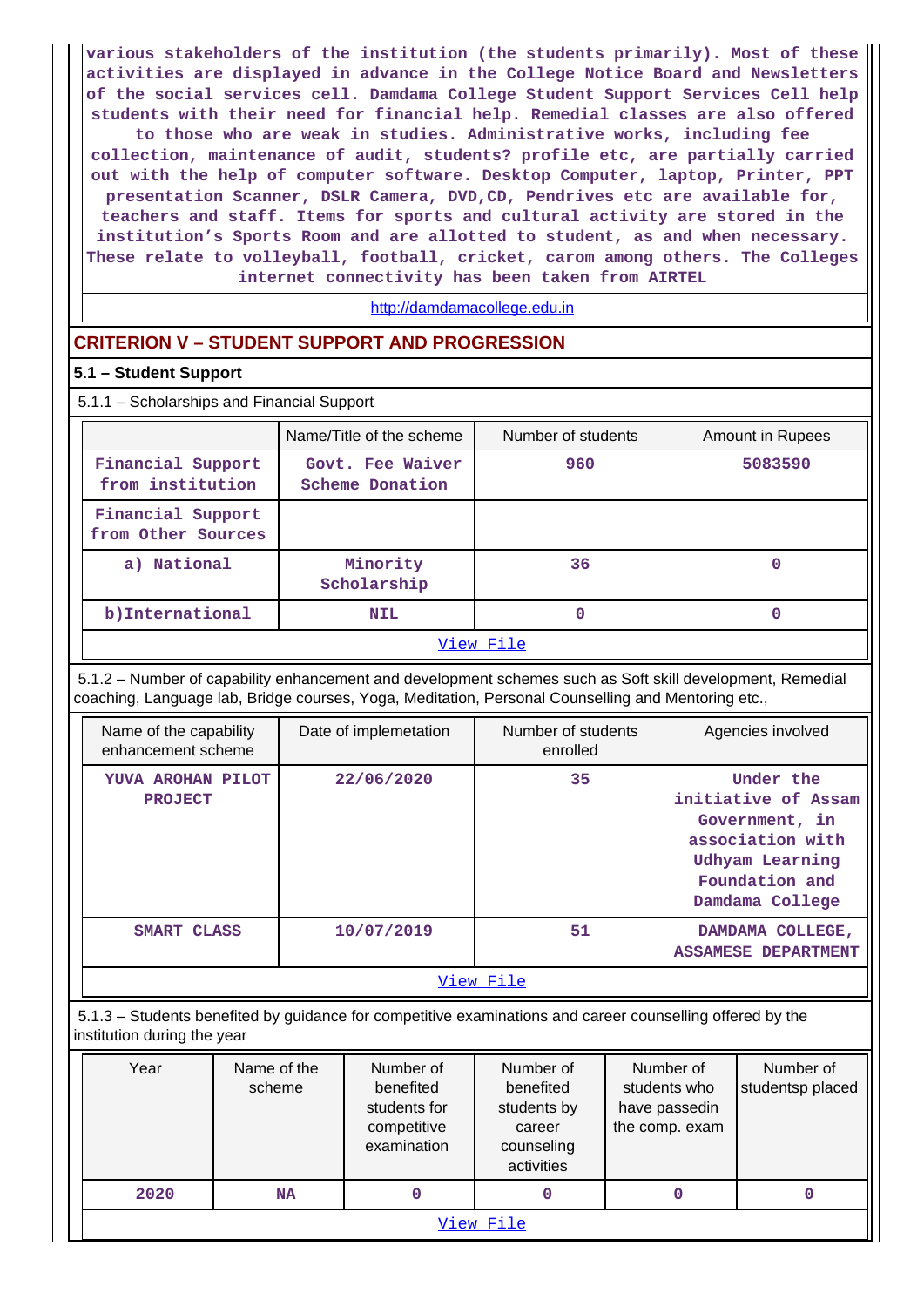5.1.4 – Institutional mechanism for transparency, timely redressal of student grievances, Prevention of sexual harassment and ragging cases during the year

| Total grievances received                                                                                                                                                              |                                                             | Number of grievances redressed |                      |                                                  | Avg. number of days for grievance<br>redressal |                                       |                                                                       |                                             |  |
|----------------------------------------------------------------------------------------------------------------------------------------------------------------------------------------|-------------------------------------------------------------|--------------------------------|----------------------|--------------------------------------------------|------------------------------------------------|---------------------------------------|-----------------------------------------------------------------------|---------------------------------------------|--|
|                                                                                                                                                                                        | 0                                                           |                                | 0                    |                                                  |                                                | 0                                     |                                                                       |                                             |  |
| 5.2 - Student Progression                                                                                                                                                              |                                                             |                                |                      |                                                  |                                                |                                       |                                                                       |                                             |  |
| 5.2.1 - Details of campus placement during the year                                                                                                                                    |                                                             |                                |                      |                                                  |                                                |                                       |                                                                       |                                             |  |
|                                                                                                                                                                                        | On campus                                                   |                                |                      |                                                  |                                                |                                       | Off campus                                                            |                                             |  |
| Nameof<br>organizations<br>visited                                                                                                                                                     | Number of<br>students<br>participated                       | Number of<br>stduents placed   |                      | visited                                          | Nameof<br>organizations                        |                                       | Number of<br>Number of<br>students<br>stduents placed<br>participated |                                             |  |
| NI1                                                                                                                                                                                    | 0                                                           |                                | $\mathbf 0$          |                                                  | Nil                                            |                                       | 0                                                                     | $\mathbf 0$                                 |  |
|                                                                                                                                                                                        |                                                             |                                |                      | View File                                        |                                                |                                       |                                                                       |                                             |  |
| 5.2.2 - Student progression to higher education in percentage during the year                                                                                                          |                                                             |                                |                      |                                                  |                                                |                                       |                                                                       |                                             |  |
| Year                                                                                                                                                                                   | Number of<br>students<br>enrolling into<br>higher education | Programme<br>graduated from    |                      |                                                  | Depratment<br>graduated from                   |                                       | Name of<br>institution joined                                         | Name of<br>programme<br>admitted to         |  |
| 2019                                                                                                                                                                                   | 6                                                           |                                |                      | <b>BA</b><br>ASM, ENG,<br>EDN, ECO,<br>HIST, PSC |                                                |                                       | Cotton<br>University,<br>GU, GMC                                      | PG <sub>1</sub><br>Nursing,<br><b>PGDCA</b> |  |
|                                                                                                                                                                                        |                                                             |                                |                      | View File                                        |                                                |                                       |                                                                       |                                             |  |
| 5.2.3 - Students qualifying in state/ national/ international level examinations during the year<br>(eg:NET/SET/SLET/GATE/GMAT/CAT/GRE/TOFEL/Civil Services/State Government Services) |                                                             |                                |                      |                                                  |                                                |                                       |                                                                       |                                             |  |
|                                                                                                                                                                                        | Items                                                       |                                |                      |                                                  |                                                |                                       | Number of students selected/ qualifying                               |                                             |  |
|                                                                                                                                                                                        | Nill                                                        |                                |                      |                                                  |                                                |                                       | 0                                                                     |                                             |  |
|                                                                                                                                                                                        |                                                             |                                |                      | View File                                        |                                                |                                       |                                                                       |                                             |  |
| 5.2.4 - Sports and cultural activities / competitions organised at the institution level during the year                                                                               |                                                             |                                |                      |                                                  |                                                |                                       |                                                                       |                                             |  |
|                                                                                                                                                                                        | Activity                                                    |                                | Level                |                                                  |                                                |                                       | Number of Participants                                                |                                             |  |
| INTERCOLLEGE VOLLEYBALL                                                                                                                                                                | PRIZE MONEY<br><b>TOURNAMENT</b>                            |                                | <b>INTER COLLEGE</b> |                                                  |                                                |                                       |                                                                       | 20                                          |  |
|                                                                                                                                                                                        |                                                             |                                |                      | View File                                        |                                                |                                       |                                                                       |                                             |  |
| 5.3 - Student Participation and Activities                                                                                                                                             |                                                             |                                |                      |                                                  |                                                |                                       |                                                                       |                                             |  |
| 5.3.1 – Number of awards/medals for outstanding performance in sports/cultural activities at national/international<br>level (award for a team event should be counted as one)         |                                                             |                                |                      |                                                  |                                                |                                       |                                                                       |                                             |  |
| Year                                                                                                                                                                                   | Name of the<br>National/<br>award/medal<br>Internaional     |                                |                      | Number of<br>awards for<br>Sports                | Number of<br>awards for<br>Cultural            |                                       | Student ID<br>number                                                  | Name of the<br>student                      |  |
| 2019                                                                                                                                                                                   | Gold,<br><b>Bronze</b>                                      | National                       |                      | $\overline{a}$<br>Nill                           |                                                | DC/BA.<br>5th Sem 20<br>$4/2021 - 22$ |                                                                       | Karina<br>Patowary                          |  |
|                                                                                                                                                                                        |                                                             |                                |                      | View File                                        |                                                |                                       |                                                                       |                                             |  |
| 532 Activity of Student Council Ramp: representation of students on academic Ramp: administrative                                                                                      |                                                             |                                |                      |                                                  |                                                |                                       |                                                                       |                                             |  |

5.3.2 – Activity of Student Council & amp; representation of students on academic & amp; administrative bodies/committees of the institution (maximum 500 words)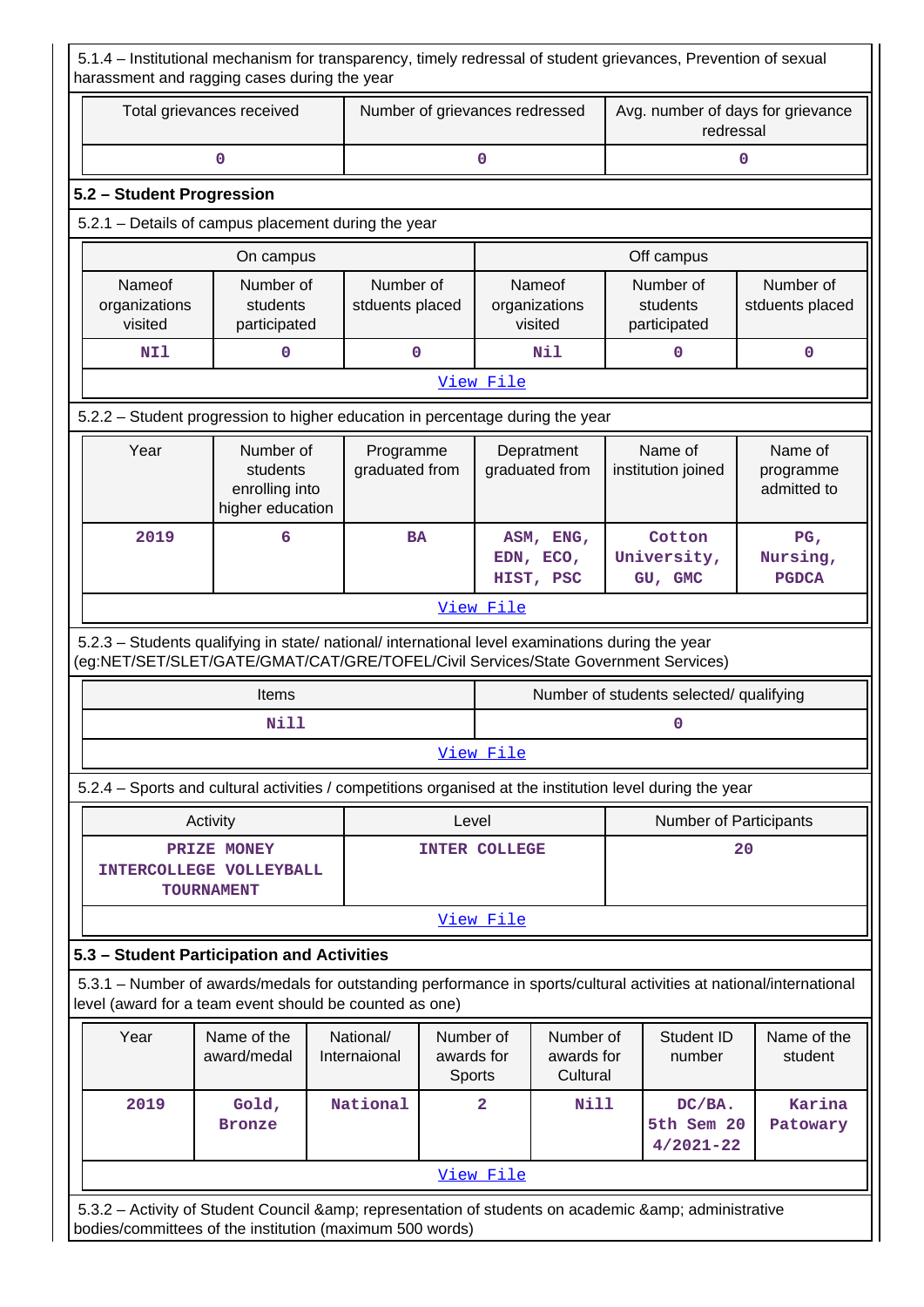**Students of the College take an active part in the implementation of various academic programs and cultural events. They help the administration periodically with feedbacks and ideas for better engaging stakeholders with the institution. As members of democratic societies, they take interest in college elections, in the organizing of various cultural and social events like Saraswati Puja, Muharram, Id ul Fitr, College Week, the College Foundation Day etc for the purpose of cultural harmony. For example the students of the institution organized the College Foundation Day on the 9th of August, 2016. The College Week was similarly held on… and young learners participated in song and dance programs and other cultural activities of importance. As members of the NSS Cell, they take part in various outreach programs like the 'Swach Bharat' mission etc. Tours to various places of academic interest are also a part of their learning process and they engage themselves well during such activities.**

#### **5.4 – Alumni Engagement**

5.4.1 – Whether the institution has registered Alumni Association?

 **No**

5.4.2 – No. of enrolled Alumni:

5.4.3 – Alumni contribution during the year (in Rupees) :

**0**

**0**

5.4.4 – Meetings/activities organized by Alumni Association :

## **0**

#### **CRITERION VI – GOVERNANCE, LEADERSHIP AND MANAGEMENT**

**6.1 – Institutional Vision and Leadership**

 6.1.1 – Mention two practices of decentralization and participative management during the last year (maximum 500 words)

 **The College Management follows a decentralized policy of administration. 1. Strategic level, the Governing Body of the College is the highest decision making authority and comprises of the affiliating university (Gauhati University) nominees, teacher representatives, members of non-teaching staff, donor Members and Guardian Members. Various issues pertaining to the institution are discussed by the faculties and staff of the institution through regular meetings of the Damdama College Teacher's Unit. The same is discussed with the IQAC of the College and a consensual list of resolutions is forwarded to the Governing Body for discussion and policy framework. The Governing Body of the College guides the Principal in making necessary 2. Functional level. The Principal/Secretary is the member Secretary of the Governing Body. He is also the Chairperson of the IQAC. The Principal in consultation in consultation with the Staff Members designates various committees/Cells for the planning and implementation of various academic and administrative related policies. The Academic, administrative policies Are framed with discussions with the Governing Body of the College, the IQAC and the Teacher's Unit. 3. Operational Level. The Principal/Secy is the Chairperson of all committees designated to organize various events at the College level. The HODs are responsible for the day to day functioning of the departments and communicate with the Principal on**

**the academic and administrative works undertaken by the departments. The faculty members are members of various committees/cells. The members of various**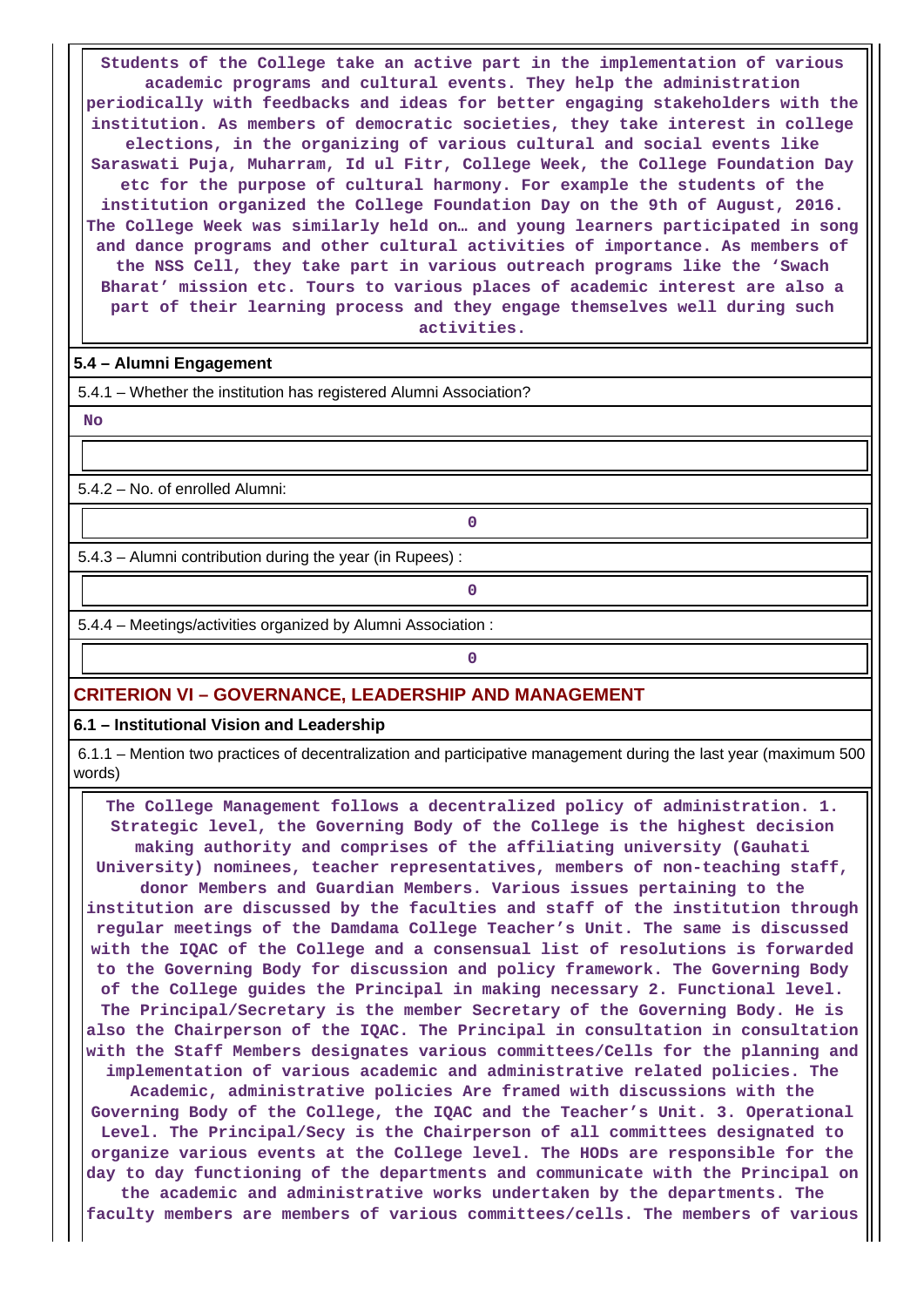**committees work in tandem to ensure that various policy frameworks are executed and monitored at an operational level. The Student's Union (DCSU) is involved in various student centric activities. They discuss various matters relating the organizing of events and functions with various committee members and also with the Principal/Secretary of the College. Faculties are designated with coordinating various activities of the College like organizing 'freshman's Social,' College beautification drives, cultural fests, departmental wall magazines etc. Teachers, non-teaching staff and students take an active role in such events. The opinions of each of the stake holders are considered while implementing various decisions relating to the day to day activities at the institution.**

6.1.2 – Does the institution have a Management Information System (MIS)?

#### **Partial**

#### **6.2 – Strategy Development and Deployment**

6.2.1 – Quality improvement strategies adopted by the institution for each of the following (with in 100 words each):

| <b>Strategy Type</b>                                          | <b>Details</b>                                                                                                                                                                                                                                                                                                                                                                                                                                                                                                                                                                                                                                                                                                                                             |
|---------------------------------------------------------------|------------------------------------------------------------------------------------------------------------------------------------------------------------------------------------------------------------------------------------------------------------------------------------------------------------------------------------------------------------------------------------------------------------------------------------------------------------------------------------------------------------------------------------------------------------------------------------------------------------------------------------------------------------------------------------------------------------------------------------------------------------|
| Admission of Students                                         | As per the government of Assam and<br>affiliating University norms, the IQAC<br>of the college coordinates with the<br>Admissions Committee and the Academic<br>Committee to admit students in the<br>institution. During 2019-2020,<br>admission was done through the offline<br>mode.                                                                                                                                                                                                                                                                                                                                                                                                                                                                    |
| Industry Interaction / Collaboration                          | The College has an information and<br>career guidance cell. The Cell has<br>collaborated with AMTRON for IT<br>courses.                                                                                                                                                                                                                                                                                                                                                                                                                                                                                                                                                                                                                                    |
| Human Resource Management                                     | To improve human resource at the<br>institutional level, the college has a<br>multilayered approach. Students are<br>encouraged to take parts in debate,<br>extempore speech and quiz competitions.<br>Cultural programs are part of the<br>college life. Students visit libraries<br>periodically as part of the<br>institution's drive to promote reading<br>habit. On 4.3.2020, eighteen students<br>visited the Krishna KantaHandique<br>Library. Faculties take part in<br>seminars/conferences organized by other<br>institutions. The college organizes<br>programs on issues of national and<br>regional interest like Yoga Day, Gender<br>Sensitization Programs, and Cleanliness<br>drives. Woman's health issues and the<br>like are discussed. |
| Library, ICT and Physical<br>Infrastructure / Instrumentation | The College incorporates new<br>technologies for classroom teaching. It<br>has purchased two ICT projectors.<br>Faculties of various departments use<br>the same for teaching purposes. The<br>Library Committee comprises with the                                                                                                                                                                                                                                                                                                                                                                                                                                                                                                                        |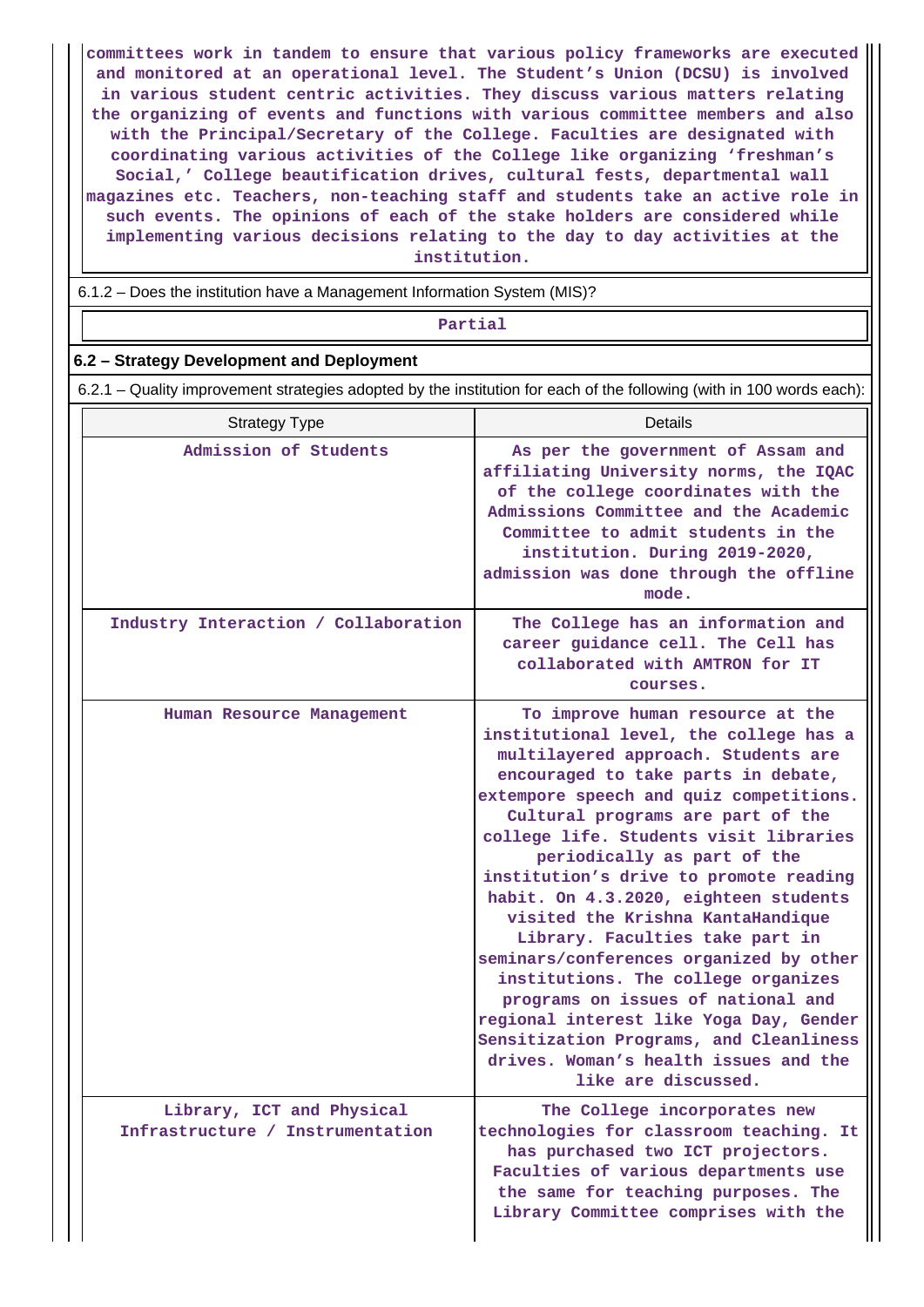|                            | HOD of departments and the<br>Principal/Secy of the College. The<br>Committee members deliberate on newer<br>books to be purchased and journals to<br>be subscribed. Newspapers are being<br>subscribed to connect students and<br>faculties with important events of<br>national and regional importance. Book<br>bank facility is available to<br>economically weak students. Online e-<br>journals and e-book access facility is<br>available for the students and teachers<br>under N-LIST consortium of INFLIBNET<br>Centre. OPAC terminal is available for<br>teachers and students. Institutional<br>Digital Repository has been developed<br>using Digital Library Software Dspace<br>where institutional publications are<br>made available digitally for use by the<br>students and faculty members. One<br>biometric device is present to record<br>attendance of teaching and non-teaching<br>staff. CCTVs are available inside the<br>campus. |
|----------------------------|------------------------------------------------------------------------------------------------------------------------------------------------------------------------------------------------------------------------------------------------------------------------------------------------------------------------------------------------------------------------------------------------------------------------------------------------------------------------------------------------------------------------------------------------------------------------------------------------------------------------------------------------------------------------------------------------------------------------------------------------------------------------------------------------------------------------------------------------------------------------------------------------------------------------------------------------------------|
| Research and Development   | The College has a research and<br>development cell. Funds for this cell<br>are managed from the College's own<br>fund. During 2019-2020, the cell along<br>with the IQAC organized three national<br>level webinars. Papers submitted in<br>these events were published with ISBN<br>numbers. The IQAC also initiated the<br>process of publishing online journals<br>with an ISSN number. The first e-<br>journal on social sciences with<br>$ISSN(A/F)$ has been brought out The<br>second journal is on science fiction.                                                                                                                                                                                                                                                                                                                                                                                                                                |
| Examination and Evaluation | Examinations were conducted as per<br>Affiliating University (G.U) and K.K.<br>Handique State Open University rules<br>and guidelines for the concerned<br>Examinations. As per the affiliating<br>University (G.U) rules, Examination<br>Committee was constituted with due<br>representation of the stakeholders. The<br>Principal /Secy. of the College was the<br>Officer-in-Charge of (O.C.) who, as per<br>recommendations of the Examination<br>Committee, appointed A. O.Cs to<br>smoothly conduct various examinations<br>of the University. . Information<br>regarding supervision duties, etc. was<br>intimated timely to all the staff<br>members of the College. Internal<br>examinations were also conducted as per<br>affiliating University rules. The<br>college provided sitting arrangements                                                                                                                                            |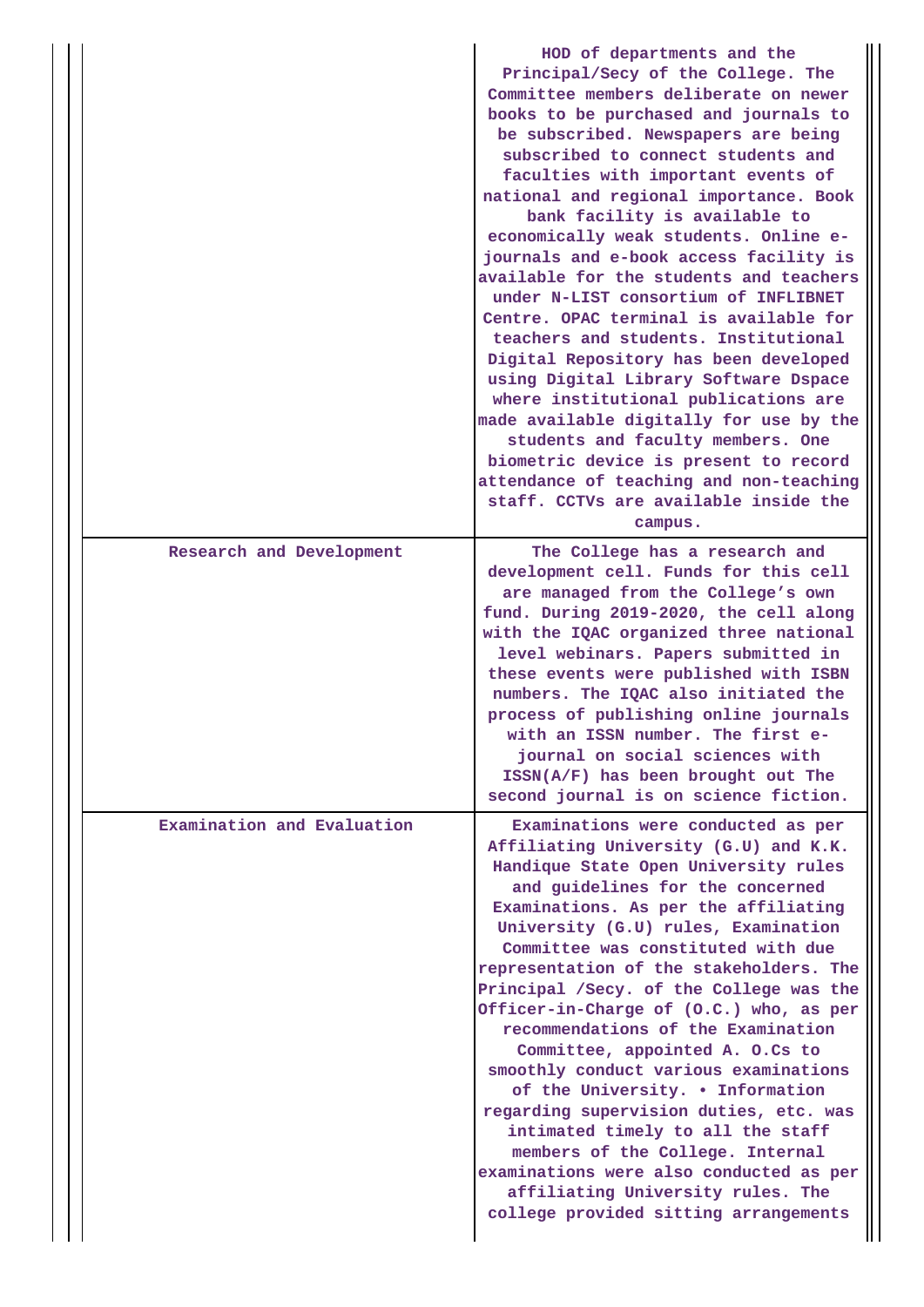|                        | for the examinees. Results<br>werepublished online by the affiliating<br>university. Expenditures incurred<br>against examinations were audited. .<br>Semester examinations were conducted by<br>the affiliating university. The College<br>also conducted internal examination for<br>its students as per the guidance of the<br>affiliating university. |
|------------------------|-----------------------------------------------------------------------------------------------------------------------------------------------------------------------------------------------------------------------------------------------------------------------------------------------------------------------------------------------------------|
| Teaching and Learning  | The GB of the College in tandem with<br>the Academic Committee and HOD monitors<br>and supervises the syllabus delivery<br>mechanism. The Curriculum is<br>implemented taking cognizance of new<br>developments in science and technology<br>and possible funds for the same are<br>allotted from the Colleges own<br>resources.                          |
| Curriculum Development | The University of Gauhati designs the<br>curriculum templates for various<br>courses. However, the college has a<br>responsibility in implementing the<br>same. Also, faculties share the ideas<br>about their course at appropriate<br>forums like the ACTA for example.                                                                                 |

6.2.2 – Implementation of e-governance in areas of operations:

| E-governace area                                                                                              | Details                                                                                                                                                                                                                                                        |
|---------------------------------------------------------------------------------------------------------------|----------------------------------------------------------------------------------------------------------------------------------------------------------------------------------------------------------------------------------------------------------------|
| Planning and Development                                                                                      | The College website publishes<br>documents on various staff details.<br>Important events and functions are<br>highlighted in the website as well.<br>Students and faculties visit the site<br>for necessary information. The library<br>has Soul 2.0 software. |
| Administration                                                                                                | The college administration have not<br>been digitized.                                                                                                                                                                                                         |
| Finance and Accounts                                                                                          | The College has the Finserv Assam<br>software for salary disbursement.<br>Receipt of admission fees is done using<br>the offline mode.                                                                                                                         |
| Student Admission and Support                                                                                 | Admission of students into various<br>programs is done offline.                                                                                                                                                                                                |
| Examination                                                                                                   | The Affiliating University (GU)<br>provides online system for exam form<br>submission and other data • Examination<br>Committee at College level duly<br>constituted by the College authority<br>takes care of the internal evaluations.                       |
| 6.3 - Faculty Empowerment Strategies                                                                          |                                                                                                                                                                                                                                                                |
| 6.3.1 – Teachers provided with financial support to attend conferences / workshops and towards membership fee |                                                                                                                                                                                                                                                                |

of professional bodies during the year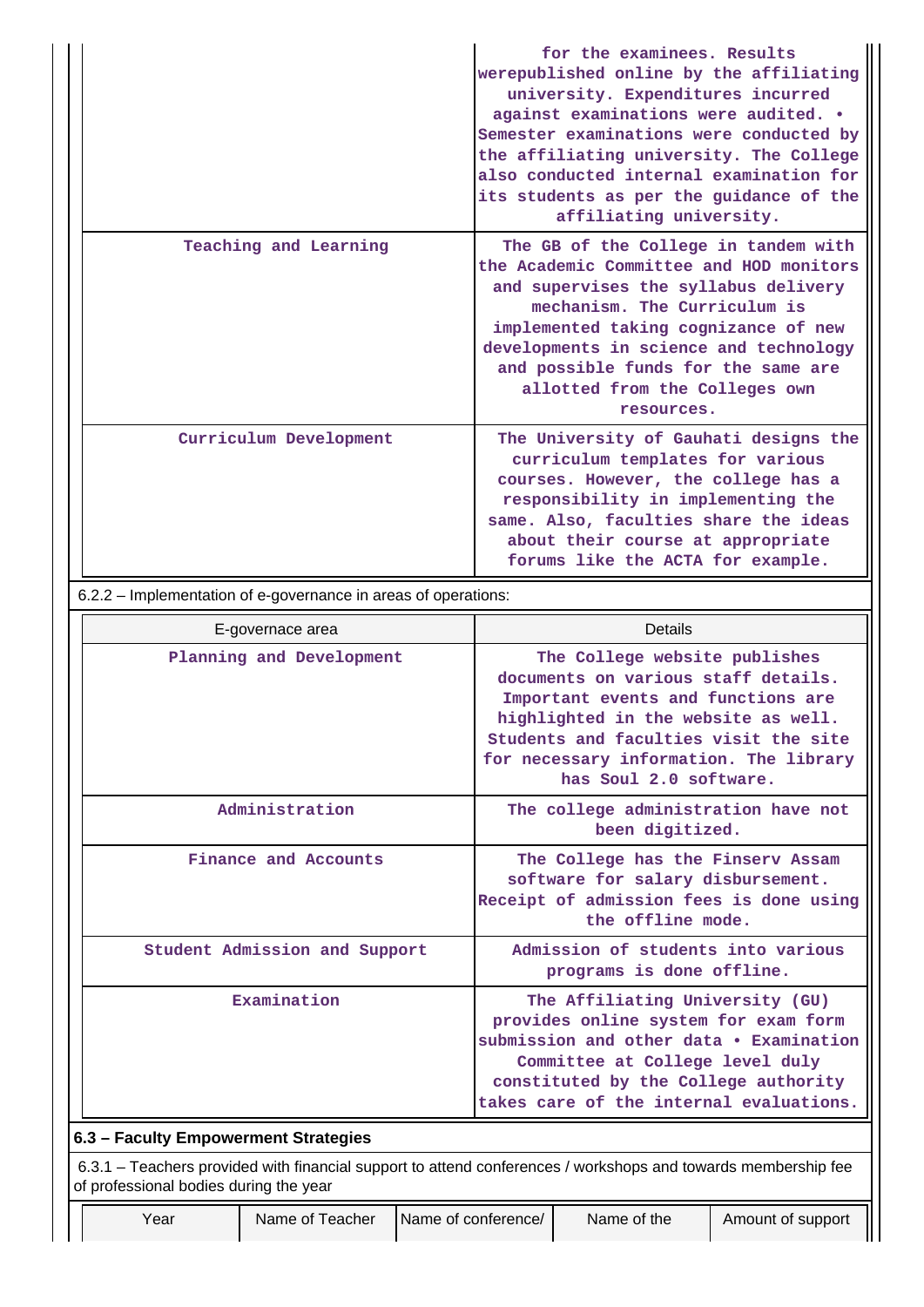|                                                                                                                                                                                            |                                                                                             |                                    | workshop attended<br>for which financial<br>support provided                                      |                                                                                                                                                         |              | professional body for | which membership<br>fee is provided |                                                                                                                                                 |                                                  |              |             |                                                      |  |
|--------------------------------------------------------------------------------------------------------------------------------------------------------------------------------------------|---------------------------------------------------------------------------------------------|------------------------------------|---------------------------------------------------------------------------------------------------|---------------------------------------------------------------------------------------------------------------------------------------------------------|--------------|-----------------------|-------------------------------------|-------------------------------------------------------------------------------------------------------------------------------------------------|--------------------------------------------------|--------------|-------------|------------------------------------------------------|--|
| 2019                                                                                                                                                                                       |                                                                                             |                                    | <b>NIL</b>                                                                                        |                                                                                                                                                         |              | <b>NIL</b>            |                                     |                                                                                                                                                 | <b>NIL</b>                                       |              | <b>Nill</b> |                                                      |  |
|                                                                                                                                                                                            |                                                                                             |                                    |                                                                                                   |                                                                                                                                                         |              | View File             |                                     |                                                                                                                                                 |                                                  |              |             |                                                      |  |
| 6.3.2 - Number of professional development / administrative training programmes organized by the College for<br>teaching and non teaching staff during the year                            |                                                                                             |                                    |                                                                                                   |                                                                                                                                                         |              |                       |                                     |                                                                                                                                                 |                                                  |              |             |                                                      |  |
| Year                                                                                                                                                                                       | Title of the<br>professional<br>development<br>programme<br>organised for<br>teaching staff |                                    | Title of the<br>administrative<br>training<br>programme<br>organised for<br>non-teaching<br>staff |                                                                                                                                                         | From date    |                       | To Date                             |                                                                                                                                                 | Number of<br>participants<br>(Teaching<br>staff) |              |             | Number of<br>participants<br>(non-teaching<br>staff) |  |
| 2019                                                                                                                                                                                       |                                                                                             | Faculty<br>Developmen<br>t Program |                                                                                                   | <b>NIL</b>                                                                                                                                              | 14/10/2019   |                       |                                     | 19/10/2019                                                                                                                                      |                                                  | 29           |             | <b>Nill</b>                                          |  |
| 2020                                                                                                                                                                                       | Teacher's<br>Orientatio<br>n Program                                                        |                                    |                                                                                                   | <b>NIL</b>                                                                                                                                              | 29/02/2020   |                       |                                     | 29/02/2020                                                                                                                                      |                                                  | 5            |             | <b>Nill</b>                                          |  |
|                                                                                                                                                                                            |                                                                                             |                                    |                                                                                                   |                                                                                                                                                         |              | View File             |                                     |                                                                                                                                                 |                                                  |              |             |                                                      |  |
| 6.3.3 - No. of teachers attending professional development programmes, viz., Orientation Programme, Refresher<br>Course, Short Term Course, Faculty Development Programmes during the year |                                                                                             |                                    |                                                                                                   |                                                                                                                                                         |              |                       |                                     |                                                                                                                                                 |                                                  |              |             |                                                      |  |
| Number of teachers<br>Title of the<br>professional<br>who attended<br>development<br>programme                                                                                             |                                                                                             |                                    | From Date                                                                                         |                                                                                                                                                         |              |                       | To date                             |                                                                                                                                                 | Duration                                         |              |             |                                                      |  |
| Refresher<br>Course                                                                                                                                                                        |                                                                                             |                                    | 1                                                                                                 |                                                                                                                                                         |              | 11/11/2019            |                                     |                                                                                                                                                 | 24/11/2019                                       |              |             | 14                                                   |  |
| Faculty<br>Development<br>Program                                                                                                                                                          |                                                                                             |                                    | 7                                                                                                 |                                                                                                                                                         | 14/10/2019   |                       |                                     | 19/10/2019                                                                                                                                      |                                                  |              |             | 7                                                    |  |
| Refresher<br>Course                                                                                                                                                                        |                                                                                             |                                    | $\mathbf{1}$                                                                                      |                                                                                                                                                         |              | 16/10/2019            |                                     |                                                                                                                                                 | 19/10/2019                                       |              | 14          |                                                      |  |
|                                                                                                                                                                                            |                                                                                             |                                    |                                                                                                   |                                                                                                                                                         |              | View File             |                                     |                                                                                                                                                 |                                                  |              |             |                                                      |  |
| 6.3.4 - Faculty and Staff recruitment (no. for permanent recruitment):                                                                                                                     |                                                                                             |                                    |                                                                                                   |                                                                                                                                                         |              |                       |                                     |                                                                                                                                                 |                                                  |              |             |                                                      |  |
|                                                                                                                                                                                            |                                                                                             | Teaching                           |                                                                                                   |                                                                                                                                                         |              |                       |                                     |                                                                                                                                                 |                                                  | Non-teaching |             |                                                      |  |
| Permanent                                                                                                                                                                                  |                                                                                             |                                    |                                                                                                   | <b>Full Time</b>                                                                                                                                        |              |                       |                                     | Permanent                                                                                                                                       |                                                  |              |             | <b>Full Time</b>                                     |  |
| 0                                                                                                                                                                                          |                                                                                             |                                    |                                                                                                   | 0                                                                                                                                                       |              |                       |                                     | 0                                                                                                                                               |                                                  |              |             | 0                                                    |  |
| 6.3.5 - Welfare schemes for                                                                                                                                                                |                                                                                             |                                    |                                                                                                   |                                                                                                                                                         |              |                       |                                     |                                                                                                                                                 |                                                  |              |             |                                                      |  |
| Teaching                                                                                                                                                                                   |                                                                                             |                                    |                                                                                                   |                                                                                                                                                         | Non-teaching |                       |                                     |                                                                                                                                                 | <b>Students</b>                                  |              |             |                                                      |  |
| The College has various<br>welfare schemes for its<br>faculties. Female members<br>can avail of Maternity<br>Leave(ML) and Child Care<br>Leave(CCL). All members                           |                                                                                             |                                    |                                                                                                   | Casual Leave, Medical<br>Leave and Leave on Duty<br>are available to non<br>teaching staff. TA and DA<br>are allowed as and when<br>staff is engaged in |              |                       |                                     | Free admission to BPL<br>(Below Poverty Line)<br>students. Poor students<br>can avail books from the<br>department book bank.<br>Scholarship to |                                                  |              |             |                                                      |  |

 $\parallel$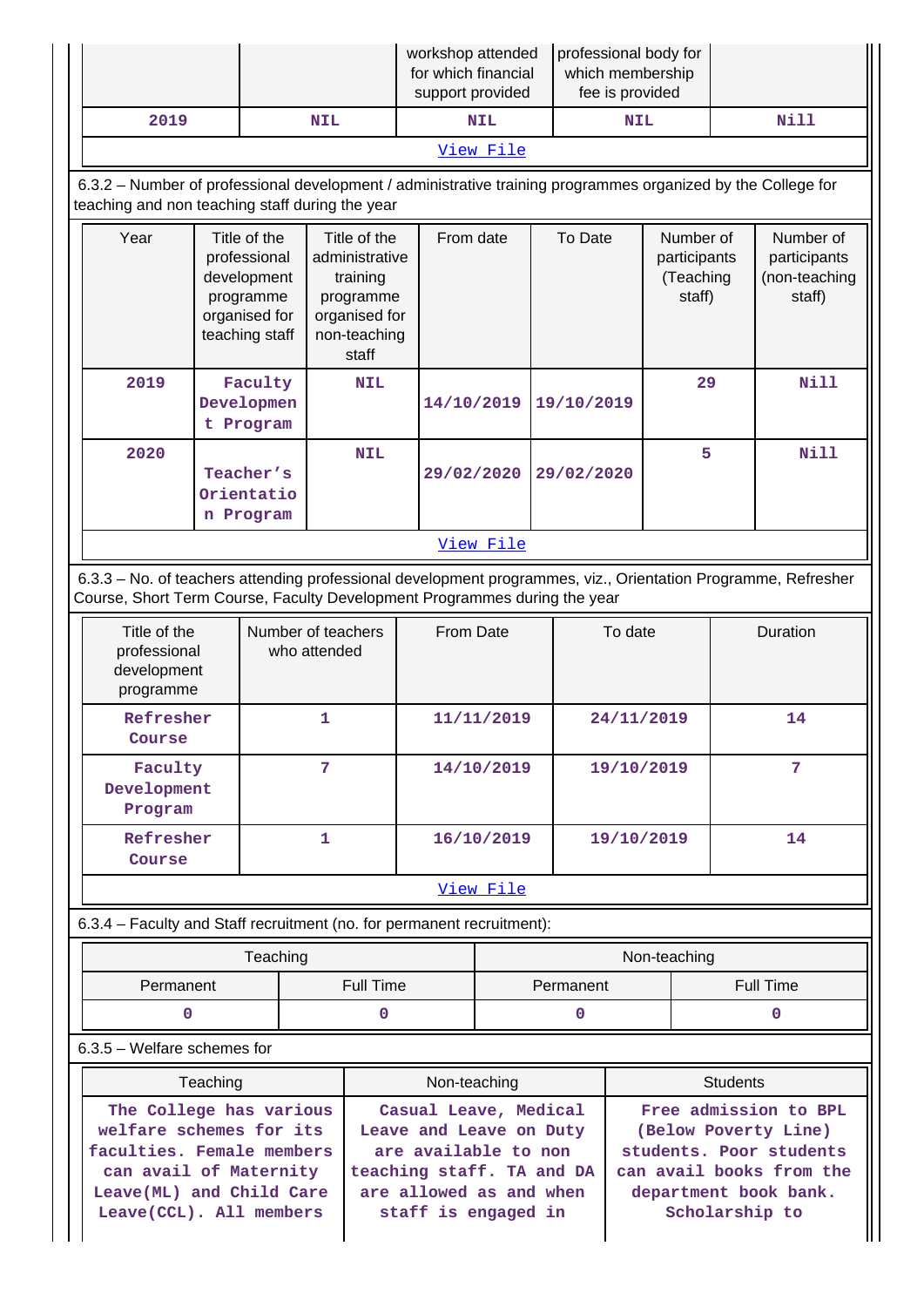| are entitled to leave on<br>medical grounds. Duty<br>leave is allowed to<br>teaching staff to attend<br>various Faculty<br>Development Programs and<br>matters relating to<br>government duties. The<br>College has a first aid<br>center to provide<br>immediate medical relief<br>in distress. Teachers<br>have separate toilets and<br>bathrooms for male and<br>female members. The<br>College management has<br>provisions for<br>reimbursement of tea and<br>snacks bills to faculties<br>and staff engaged in<br>various NAAC Committees<br>and in the preparation of<br>AQAR reports.<br>NPS/Provident Fund is<br>allowed to faculties and<br>staff. Safe drinking<br>water. TA and DA to<br>faculties accompanying<br>students on field trips.<br>Library facilities etc. | SC/ST/Minority Students.<br>Toilet and washroom<br>facilities. Safe drinking<br>water etc. Library<br>facilities etc. Career<br>awareness programs.<br>Financial help to<br>students who are in<br>distress. |  |            |  |  |  |  |
|------------------------------------------------------------------------------------------------------------------------------------------------------------------------------------------------------------------------------------------------------------------------------------------------------------------------------------------------------------------------------------------------------------------------------------------------------------------------------------------------------------------------------------------------------------------------------------------------------------------------------------------------------------------------------------------------------------------------------------------------------------------------------------|--------------------------------------------------------------------------------------------------------------------------------------------------------------------------------------------------------------|--|------------|--|--|--|--|
| 6.4 - Financial Management and Resource Mobilization                                                                                                                                                                                                                                                                                                                                                                                                                                                                                                                                                                                                                                                                                                                               |                                                                                                                                                                                                              |  |            |  |  |  |  |
|                                                                                                                                                                                                                                                                                                                                                                                                                                                                                                                                                                                                                                                                                                                                                                                    |                                                                                                                                                                                                              |  |            |  |  |  |  |
| 6.4.1 – Institution conducts internal and external financial audits regularly (with in 100 words each)<br>The College manages a systematic record of all financial transactions. There is<br>a provision of financial audit of all records. For the purpose of internal<br>audit a competent CA is engaged periodically, usually every year. External<br>audit as per government rules for the year 2019-2020 is being conducted. All<br>such reports (ongoing and completed) are placed before the College Governing<br>Body and issues raised in the reports are discussed and resolved to the<br>satisfaction of all concerned. The college ensures the timely submission of<br>audited utilization certificates to concerned authorities.                                      |                                                                                                                                                                                                              |  |            |  |  |  |  |
| 6.4.2 – Funds / Grants received from management, non-government bodies, individuals, philanthropies during the<br>year(not covered in Criterion III)                                                                                                                                                                                                                                                                                                                                                                                                                                                                                                                                                                                                                               |                                                                                                                                                                                                              |  |            |  |  |  |  |
| Name of the non government<br>funding agencies /individuals                                                                                                                                                                                                                                                                                                                                                                                                                                                                                                                                                                                                                                                                                                                        | Funds/ Grnats received in Rs.                                                                                                                                                                                |  | Purpose    |  |  |  |  |
| <b>NIL</b>                                                                                                                                                                                                                                                                                                                                                                                                                                                                                                                                                                                                                                                                                                                                                                         | $\mathbf 0$                                                                                                                                                                                                  |  | <b>NIL</b> |  |  |  |  |
|                                                                                                                                                                                                                                                                                                                                                                                                                                                                                                                                                                                                                                                                                                                                                                                    | View File                                                                                                                                                                                                    |  |            |  |  |  |  |
| 6.4.3 - Total corpus fund generated                                                                                                                                                                                                                                                                                                                                                                                                                                                                                                                                                                                                                                                                                                                                                |                                                                                                                                                                                                              |  |            |  |  |  |  |
|                                                                                                                                                                                                                                                                                                                                                                                                                                                                                                                                                                                                                                                                                                                                                                                    | 0                                                                                                                                                                                                            |  |            |  |  |  |  |
| 6.5 - Internal Quality Assurance System                                                                                                                                                                                                                                                                                                                                                                                                                                                                                                                                                                                                                                                                                                                                            |                                                                                                                                                                                                              |  |            |  |  |  |  |
| 6.5.1 - Whether Academic and Administrative Audit (AAA) has been done?                                                                                                                                                                                                                                                                                                                                                                                                                                                                                                                                                                                                                                                                                                             |                                                                                                                                                                                                              |  |            |  |  |  |  |
| <b>Audit Type</b>                                                                                                                                                                                                                                                                                                                                                                                                                                                                                                                                                                                                                                                                                                                                                                  | External                                                                                                                                                                                                     |  | Internal   |  |  |  |  |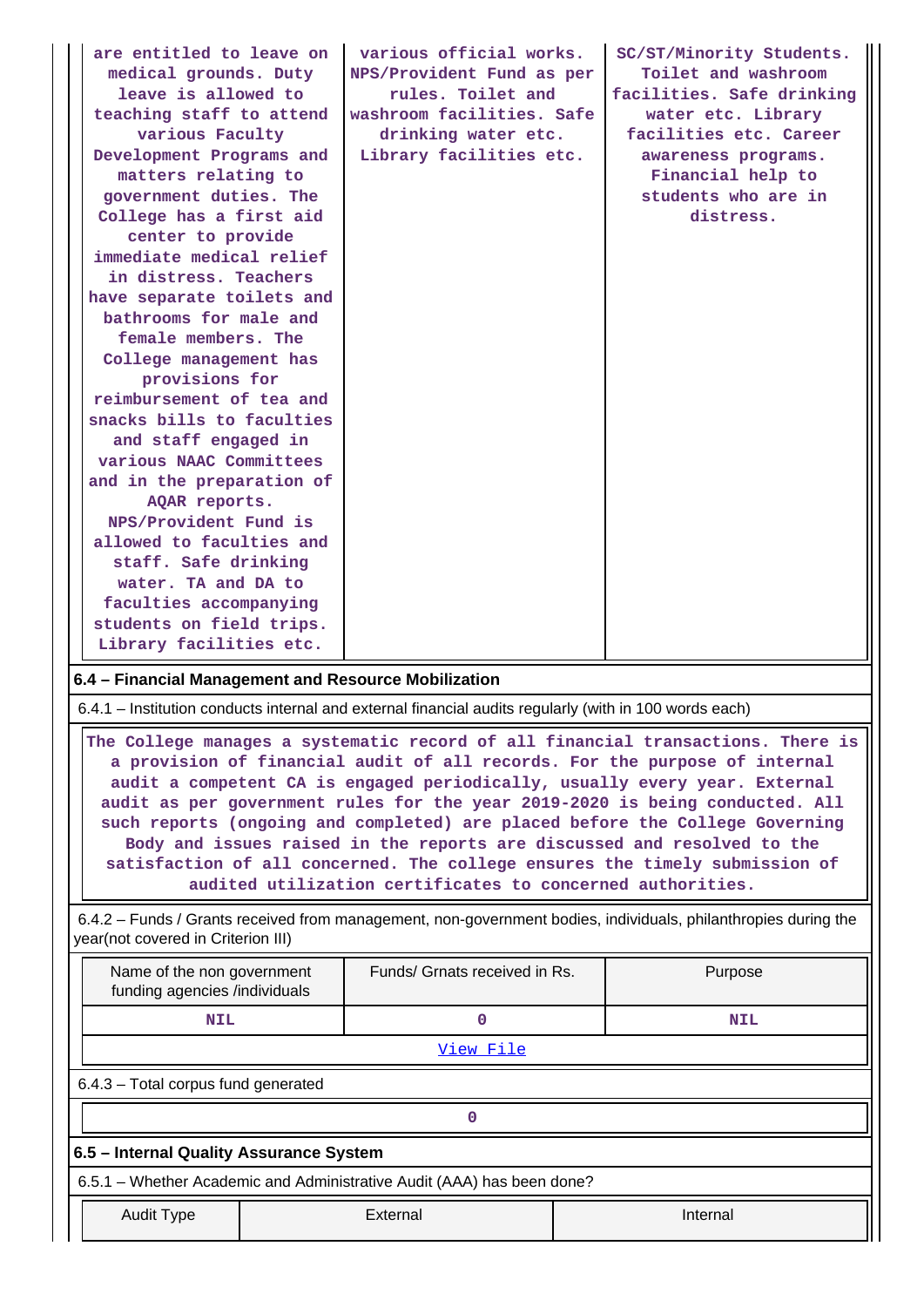|                                                                                                                                                                                                                                                                                                                                                                                                                                                                                                                  | Yes/No                                                                                |  | Agency                     |                      |           | Yes/No                        | Authority   |  |  |
|------------------------------------------------------------------------------------------------------------------------------------------------------------------------------------------------------------------------------------------------------------------------------------------------------------------------------------------------------------------------------------------------------------------------------------------------------------------------------------------------------------------|---------------------------------------------------------------------------------------|--|----------------------------|----------------------|-----------|-------------------------------|-------------|--|--|
| Academic                                                                                                                                                                                                                                                                                                                                                                                                                                                                                                         | <b>No</b>                                                                             |  |                            | Nill                 | <b>No</b> |                               | Nill        |  |  |
| Administrative                                                                                                                                                                                                                                                                                                                                                                                                                                                                                                   | <b>No</b>                                                                             |  |                            | Nill                 |           | No                            | Nill        |  |  |
| 6.5.2 – Activities and support from the Parent – Teacher Association (at least three)                                                                                                                                                                                                                                                                                                                                                                                                                            |                                                                                       |  |                            |                      |           |                               |             |  |  |
| Damdama College does not have a formal Parent-Teacher Association. However,<br>parents and guardians interact with the college management and teachers from<br>time to time and also offer their suggestions regarding course and curriculam<br>and difficulties faced their wards in learning. Faculties take note of such<br>suggestions and discusses the same with their fellow teaching members and take<br>appropriate steps for redressal. Such issues also come up for discussions at<br>the DCTU forum. |                                                                                       |  |                            |                      |           |                               |             |  |  |
| 6.5.3 – Development programmes for support staff (at least three)                                                                                                                                                                                                                                                                                                                                                                                                                                                |                                                                                       |  |                            |                      |           |                               |             |  |  |
| Periodical Training on maintenance of Student Records Training in Office and<br>Business etiquette. Financial Accounting and effective documentation.                                                                                                                                                                                                                                                                                                                                                            |                                                                                       |  |                            |                      |           |                               |             |  |  |
| 6.5.4 – Post Accreditation initiative(s) (mention at least three)                                                                                                                                                                                                                                                                                                                                                                                                                                                |                                                                                       |  |                            |                      |           |                               |             |  |  |
|                                                                                                                                                                                                                                                                                                                                                                                                                                                                                                                  |                                                                                       |  | <b>NIL</b>                 |                      |           |                               |             |  |  |
| 6.5.5 - Internal Quality Assurance System Details                                                                                                                                                                                                                                                                                                                                                                                                                                                                |                                                                                       |  |                            |                      |           |                               |             |  |  |
|                                                                                                                                                                                                                                                                                                                                                                                                                                                                                                                  | a) Submission of Data for AISHE portal                                                |  |                            |                      |           | Yes                           |             |  |  |
|                                                                                                                                                                                                                                                                                                                                                                                                                                                                                                                  | b) Participation in NIRF                                                              |  |                            | <b>No</b>            |           |                               |             |  |  |
|                                                                                                                                                                                                                                                                                                                                                                                                                                                                                                                  | c)ISO certification                                                                   |  |                            | <b>No</b>            |           |                               |             |  |  |
|                                                                                                                                                                                                                                                                                                                                                                                                                                                                                                                  | d)NBA or any other quality audit                                                      |  |                            |                      |           | No                            |             |  |  |
| 6.5.6 – Number of Quality Initiatives undertaken during the year                                                                                                                                                                                                                                                                                                                                                                                                                                                 |                                                                                       |  |                            |                      |           |                               |             |  |  |
| Year                                                                                                                                                                                                                                                                                                                                                                                                                                                                                                             | Name of quality<br>initiative by IQAC                                                 |  | Date of<br>conducting IQAC | <b>Duration From</b> |           | Number of<br>participants     |             |  |  |
| 2019                                                                                                                                                                                                                                                                                                                                                                                                                                                                                                             | Lets read<br>Books A<br>Lecture<br>Program by<br>Jogesh<br>Kakati                     |  | 09/07/2019                 | 09/07/2019           |           | 09/07/2019                    | 65          |  |  |
|                                                                                                                                                                                                                                                                                                                                                                                                                                                                                                                  |                                                                                       |  |                            | View File            |           |                               |             |  |  |
| <b>CRITERION VII - INSTITUTIONAL VALUES AND BEST PRACTICES</b>                                                                                                                                                                                                                                                                                                                                                                                                                                                   |                                                                                       |  |                            |                      |           |                               |             |  |  |
| 7.1 - Institutional Values and Social Responsibilities                                                                                                                                                                                                                                                                                                                                                                                                                                                           |                                                                                       |  |                            |                      |           |                               |             |  |  |
| 7.1.1 – Gender Equity (Number of gender equity promotion programmes organized by the institution during the<br>year)                                                                                                                                                                                                                                                                                                                                                                                             |                                                                                       |  |                            |                      |           |                               |             |  |  |
| Title of the<br>programme                                                                                                                                                                                                                                                                                                                                                                                                                                                                                        | Period from                                                                           |  | Period To                  |                      |           | <b>Number of Participants</b> |             |  |  |
|                                                                                                                                                                                                                                                                                                                                                                                                                                                                                                                  |                                                                                       |  |                            | Female               |           |                               | Male        |  |  |
| <b>NIL</b>                                                                                                                                                                                                                                                                                                                                                                                                                                                                                                       | Nill                                                                                  |  |                            | Nill                 |           | 0                             | $\mathbf 0$ |  |  |
| 7.1.2 - Environmental Consciousness and Sustainability/Alternate Energy initiatives such as:                                                                                                                                                                                                                                                                                                                                                                                                                     |                                                                                       |  |                            |                      |           |                               |             |  |  |
|                                                                                                                                                                                                                                                                                                                                                                                                                                                                                                                  | Percentage of power requirement of the University met by the renewable energy sources |  |                            |                      |           |                               |             |  |  |
| The College does not receive funds from UGC or RUSA. Nonetheless, to keep it is<br>mission of a socially responsible institute of higher education, the college<br>manages funds and resources (limted) towards environmental responsibility.                                                                                                                                                                                                                                                                    |                                                                                       |  |                            |                      |           |                               |             |  |  |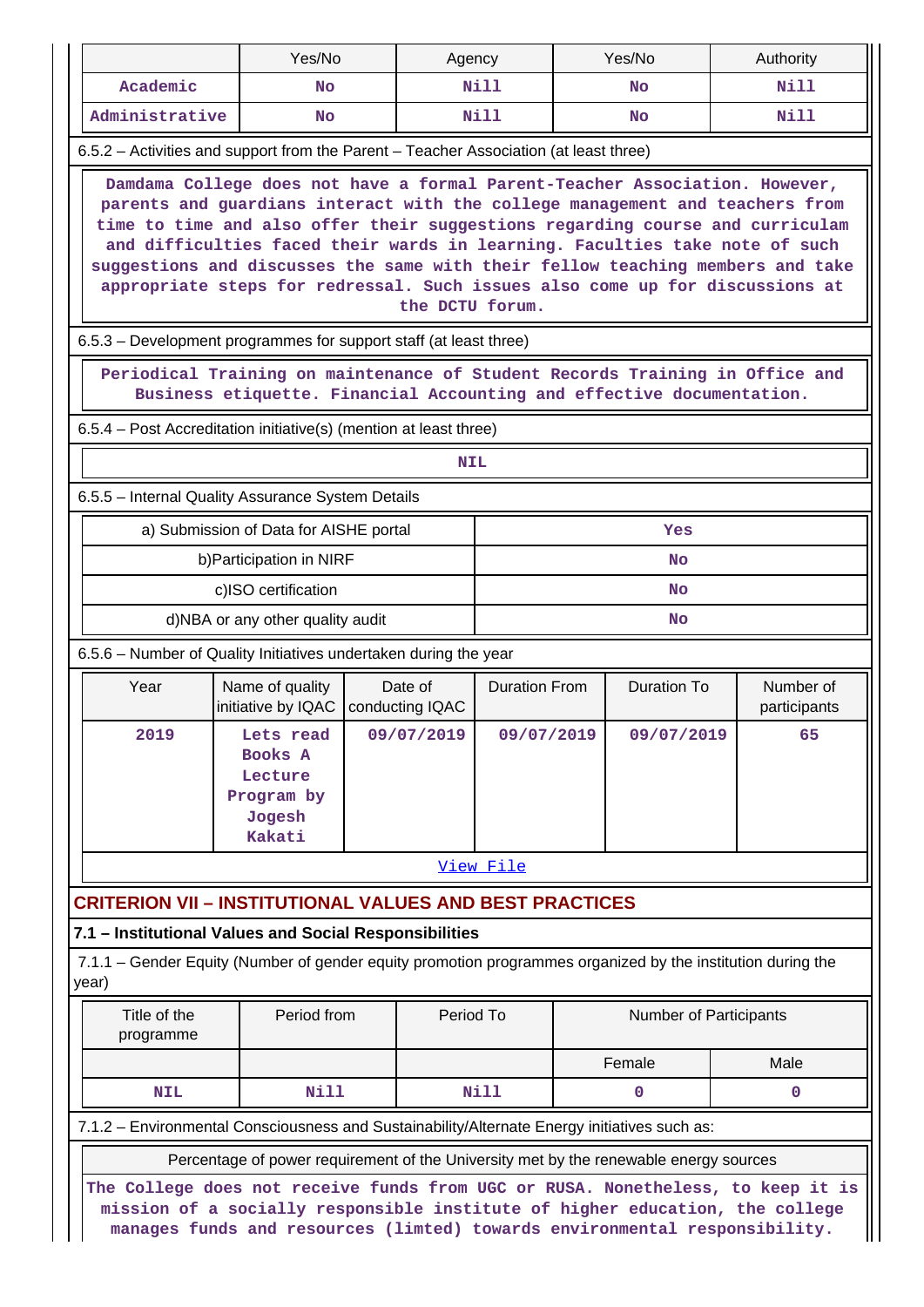**Measures like installation of LED blubs etc and minimizing the use of paper is encouraged by the institute. Also, the college ensures that tress are planted regularly within the camps. Such drives are taken as part of event days like 'Independence Day, ''Foundation Day' of the College etc. Cleanliness drives are also undertaken by faculty and staff. Students and local community members come forwards towards making the surrounding areas plastic free by making people**

| aware |  |  |
|-------|--|--|
|       |  |  |

#### 7.1.3 – Differently abled (Divyangjan) friendliness

| Item facilities                                                   | Yes/No    | Number of beneficiaries |
|-------------------------------------------------------------------|-----------|-------------------------|
| Physical facilities                                               | Yes       | 1                       |
| Provision for lift                                                | No        | 0                       |
| Ramp/Rails                                                        | Yes       | 1                       |
| <b>Braille</b><br>Software/facilities                             | <b>No</b> | 0                       |
| Rest Rooms                                                        | Yes       | 1                       |
| Scribes for examination                                           | Yes       | 1                       |
| Special skill<br>development for<br>differently abled<br>students | No        | $\mathbf 0$             |
| Any other similar<br>facility                                     | <b>No</b> | $\Omega$                |

#### 7.1.4 – Inclusion and Situatedness

|                                  | Year                               | Number of<br>initiatives to<br>address<br>locational<br>advantages<br>and disadva<br>ntages | Number of<br>initiatives<br>taken to<br>engage with<br>and<br>contribute to<br>local<br>community |                    | Date                                                                                              | <b>Duration</b>        |  | Name of<br>initiative         | <b>Issues</b><br>addressed                         | Number of<br>participating<br>students<br>and staff |  |
|----------------------------------|------------------------------------|---------------------------------------------------------------------------------------------|---------------------------------------------------------------------------------------------------|--------------------|---------------------------------------------------------------------------------------------------|------------------------|--|-------------------------------|----------------------------------------------------|-----------------------------------------------------|--|
|                                  | 2019                               | $\mathbf{1}$                                                                                | $\overline{2}$                                                                                    |                    | 14/08/2<br>019                                                                                    | $\mathbf{1}$           |  | Let's<br>Read<br><b>Books</b> | "Promote<br>reading<br>habit<br>among<br>students" | 53                                                  |  |
|                                  |                                    |                                                                                             |                                                                                                   |                    |                                                                                                   | View File              |  |                               |                                                    |                                                     |  |
|                                  |                                    |                                                                                             |                                                                                                   |                    | 7.1.5 - Human Values and Professional Ethics Code of conduct (handbooks) for various stakeholders |                        |  |                               |                                                    |                                                     |  |
|                                  |                                    | <b>Title</b>                                                                                |                                                                                                   |                    | Date of publication                                                                               |                        |  | Follow up(max 100 words)      |                                                    |                                                     |  |
|                                  |                                    | <b>NIL</b>                                                                                  |                                                                                                   |                    | Nill                                                                                              |                        |  |                               | <b>NIL</b>                                         |                                                     |  |
|                                  |                                    |                                                                                             |                                                                                                   |                    | 7.1.6 - Activities conducted for promotion of universal Values and Ethics                         |                        |  |                               |                                                    |                                                     |  |
| <b>Duration From</b><br>Activity |                                    |                                                                                             |                                                                                                   | <b>Duration To</b> |                                                                                                   | Number of participants |  |                               |                                                    |                                                     |  |
|                                  | Celebration of<br>Independence Day |                                                                                             |                                                                                                   |                    | 15/08/2019<br>15/08/2019                                                                          |                        |  |                               |                                                    | 50                                                  |  |
|                                  |                                    |                                                                                             |                                                                                                   |                    |                                                                                                   | View File              |  |                               |                                                    |                                                     |  |

7.1.7 – Initiatives taken by the institution to make the campus eco-friendly (at least five)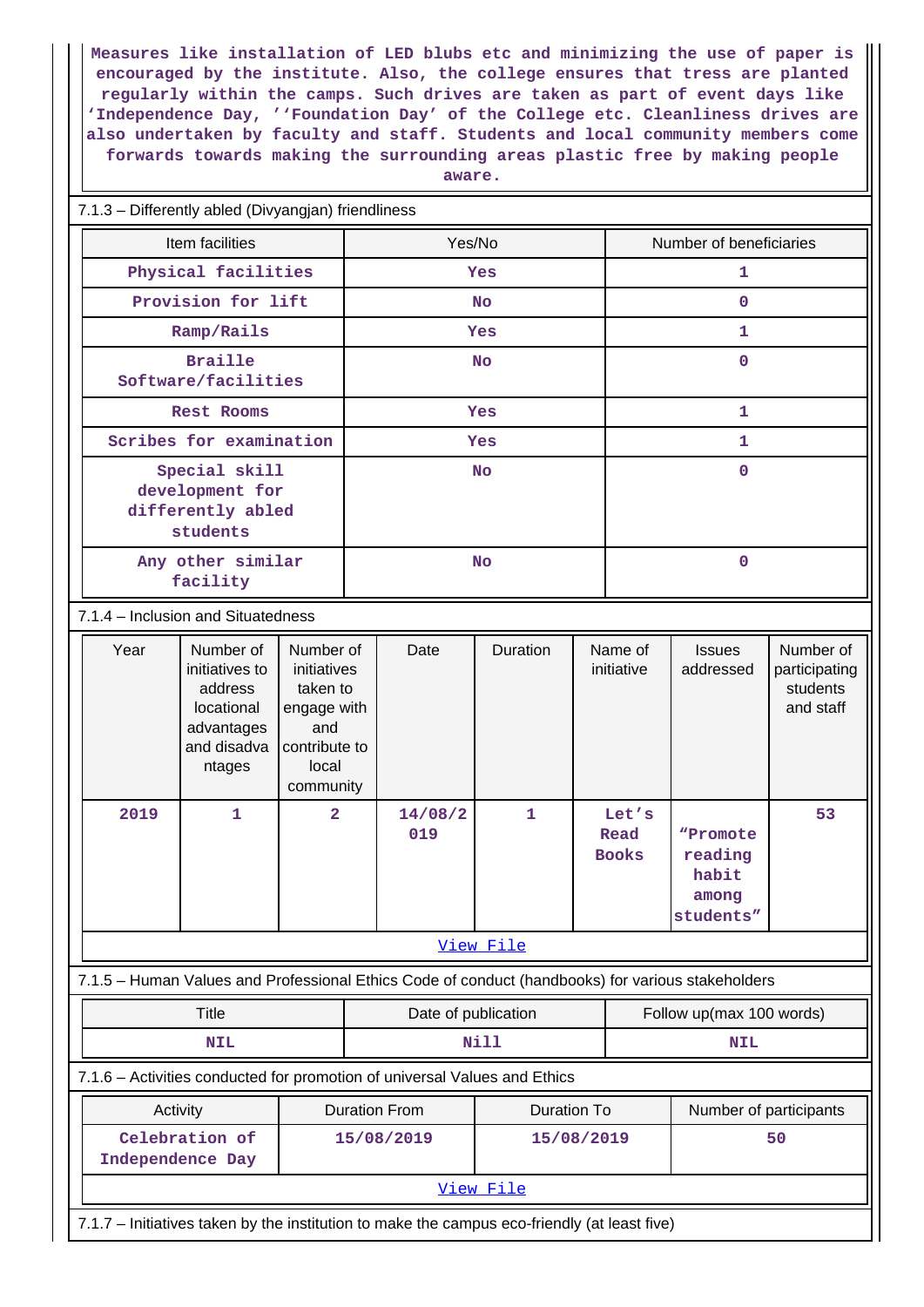**a. Trees planted periodically. b. College beautification and flower planted periodically. c. Cleanliness drive to make the campus clean taken regularly. d. Programs for awareness measures to prevent plastic use. e. Provisions for dustbins. f. Use of tobacco strictly banned.**

#### **7.2 – Best Practices**

7.2.1 – Describe at least two institutional best practices

 **A). FESTIVALS FOR SOCIAL HARMONY The college arranges various religious and cultural festivals of different faiths so that the students of the college value the very essence of social and cultural diversity. These festivals help strengthen the bonds of communal harmony adding up to the idea of a strong and unified nation. The college is surrounded by faith of multifarious people and communities, with a majority of people belonging to the Hindu community. Festivals like Swaraswati Puja, Holi alongside such programs as Eid, FatehaUdDohaj Dam etc become a necessary bulwark to mainstream sectarian politics that have contributed to heightened tensions between communities. B) JAMUNA- GHIMIRE BOOK BANK Books are a window to the outside and the internal world of man and nature is of tremendous importance. Books connect man to himself and his surroundings-the economy of societies and its political practice. As marks of a nation's intellectual and social growth, the paucity and scarcity of books often add up to a polity of parochial nationality. Damdama College being a rural institution with most students coming from poor and backward classes, paucity of books add to the existing social divide between the have and have nots because books also mean skills and an instrument of accession to a region's untapped growth potential, its possibility of hedging harmonious social and economic advantages. Mr. Rajib Mahanta, Assistant Professor, Department of Economics took the initiative to open a book bank entitled 'JAMUNA GHIMIRE BOOK BANK'to offer books without any financial charge for one year (two Semesters) for students of the college. The book bank was funded byRajib Mahanta and Rabin Ghimire. The beneficiaries were selected on Merit basis. They had to return the books in good shape after the one year period is over.**

 Upload details of two best practices successfully implemented by the institution as per NAAC format in your institution website, provide the link

[https://damdamacollege.edu.in/wp-content/uploads/2021/08/Best-](https://damdamacollege.edu.in/wp-content/uploads/2021/08/Best-Practices_16_17.pdf)Practices 16 17.pdf

#### **7.3 – Institutional Distinctiveness**

 7.3.1 – Provide the details of the performance of the institution in one area distinctive to its vision, priority and thrust in not more than 500 words

 **INTRODUCTION: Damdama College is a rural based institution, with majority of, students coming from families having agriculture as their background. Naturally many of them are not financially well off and struggle to visit city centers for educational purposes. Naturally, they are compelled to stay close to their homes and study. The problem gets more complicated in case of girl students, for whom the question of involvement in family becomes a day to day routine. In this respect, allowing them to study is both a social obligation as also an institutional objective. Despite the college having very limited resources, students here have discovered new opportunities to learn, grow and have been recognized both for their academic and extracurricular activities. ACHIEVEMENTSIN SPORTS AND EXTRACURRICULAR. SOCIAL SERVICE. SEMINARS, BOOK TALKS, JOURNALSAND ARCHIVES. FOR SCHOOL STUDENTS. HAPPY CLASS HOUR. DALICHAR MEL AND PEDAGOCIC ALTERNATES. FESTIVAL FOR SOCIAL HARMONY. THE COLLEGE CINE SOCIETY. LINKAGES WITH INSTITUTIONS.**